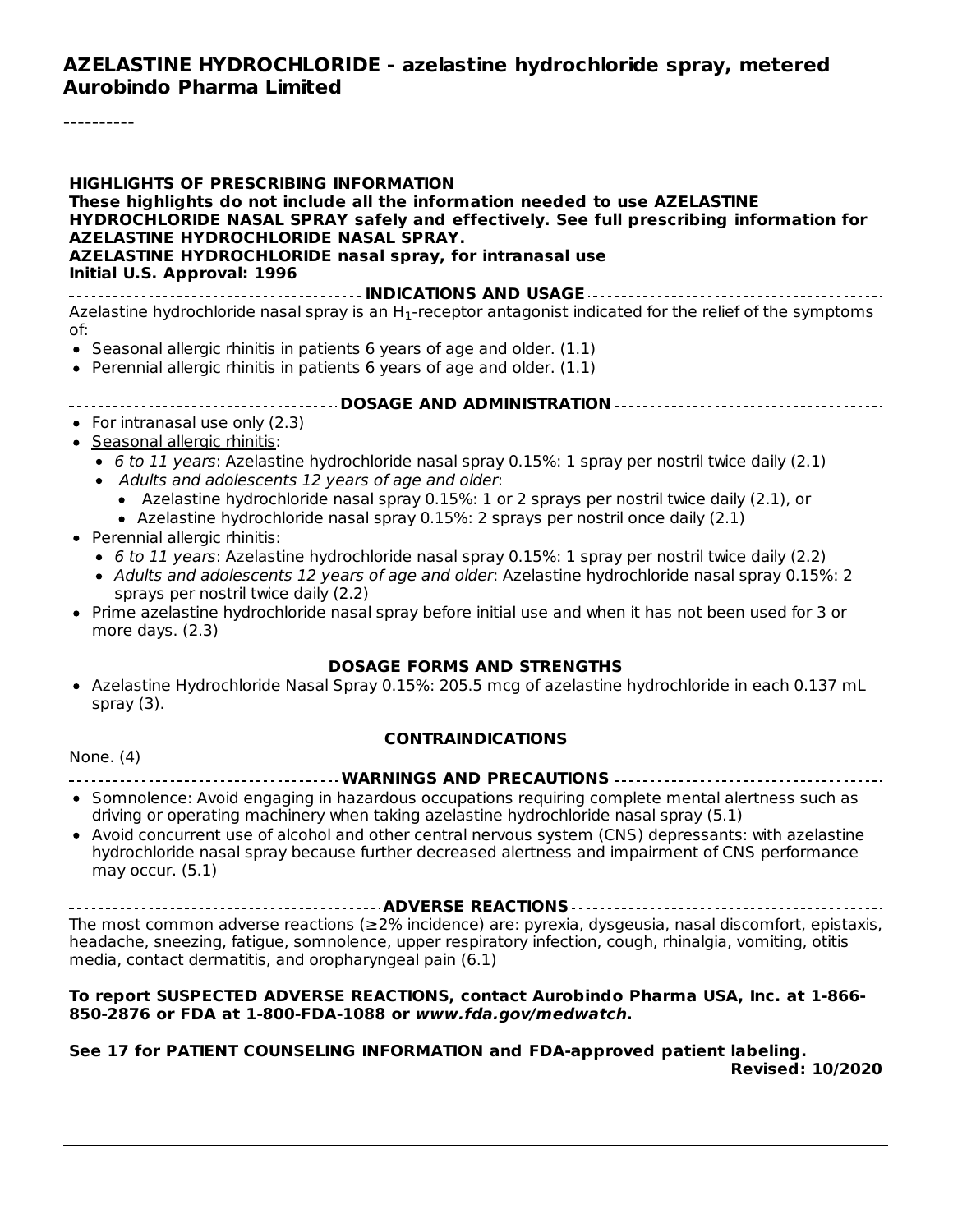## **FULL PRESCRIBING INFORMATION: CONTENTS\***

#### **1 INDICATIONS AND USAGE**

1.1 Allergic Rhinitis

### **2 DOSAGE AND ADMINISTRATION**

- 2.1 Seasonal Allergic Rhinitis
- 2.2 Perennial Allergic Rhinitis
- 2.3 Important Administration Instructions

## **3 DOSAGE FORMS AND STRENGTHS**

### **4 CONTRAINDICATIONS**

## **5 WARNINGS AND PRECAUTIONS**

5.1 Activities Requiring Mental Alertness

## **6 ADVERSE REACTIONS**

- 6.1 Clinical Trials Experience
- 6.2 Postmarketing Experience

## **7 DRUG INTERACTIONS**

- 7.1 Central Nervous System Depressants
- 7.2 Erythromycin and Ketoconazole
- 7.3 Cimetidine

## **8 USE IN SPECIFIC POPULATIONS**

- 8.1 Pregnancy
- 8.2 Lactation
- 8.4 Pediatric Use
- 8.5 Geriatric Use

## **10 OVERDOSAGE**

## **11 DESCRIPTION**

## **12 CLINICAL PHARMACOLOGY**

- 12.1 Mechanism of Action
- 12.2 Pharmacodynamics
- 12.3 Pharmacokinetics

## **13 NONCLINICAL TOXICOLOGY**

13.1 Carcinogenesis, Mutagenesis, Impairment of Fertility

### **14 CLINICAL STUDIES**

- 14.1 Seasonal Allergic Rhinitis
- 14.2 Perennial Allergic Rhinitis

## **16 HOW SUPPLIED/STORAGE AND HANDLING**

### **17 PATIENT COUNSELING INFORMATION**

 $\ast$  Sections or subsections omitted from the full prescribing information are not listed.

### **FULL PRESCRIBING INFORMATION**

## **1 INDICATIONS AND USAGE**

## **1.1 Allergic Rhinitis**

Azelastine Hydrochloride Nasal Spray is indicated for the relief of the symptoms of seasonal allergic rhinitis in patients 6 years of age and older and perennial allergic rhinitis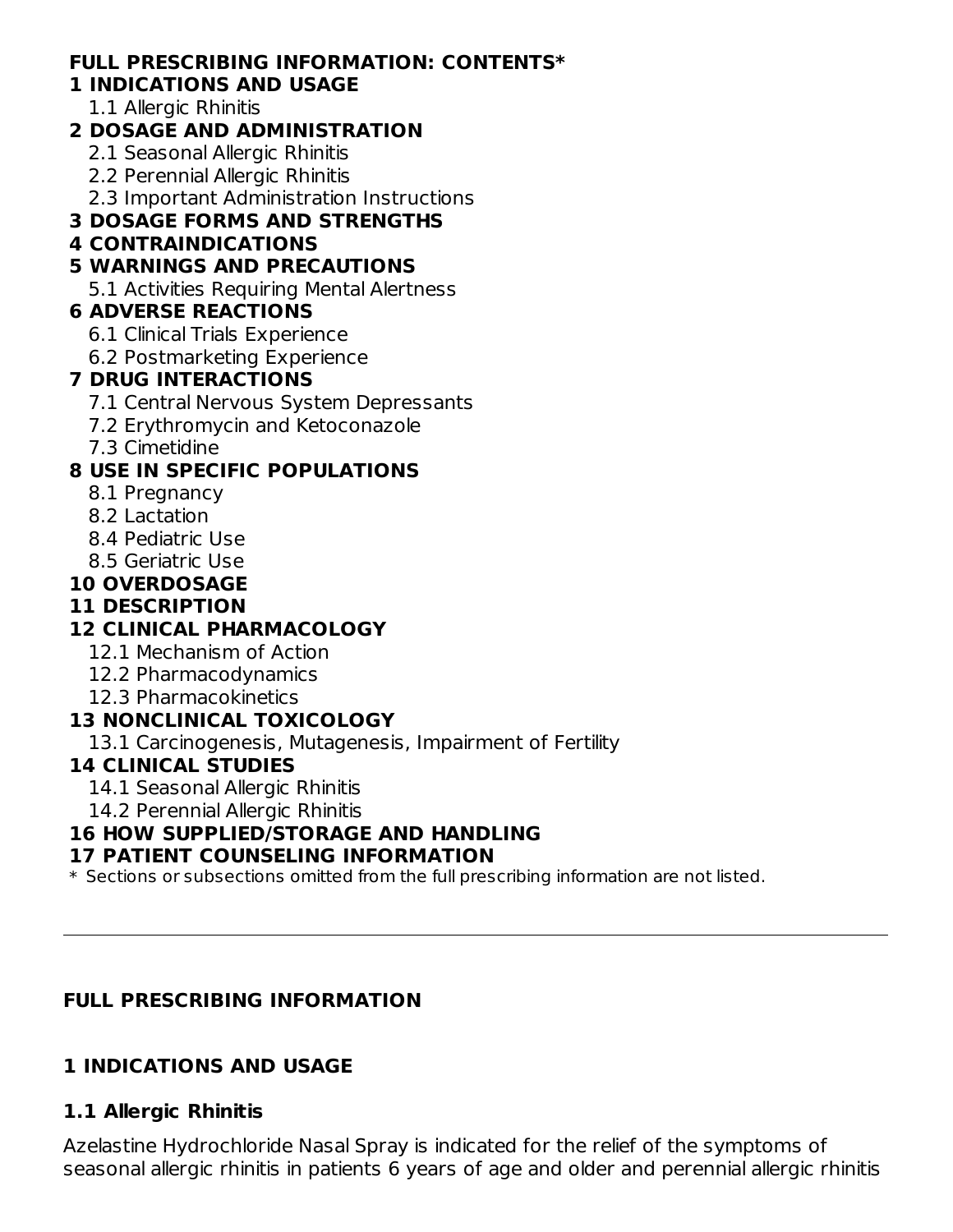in patients 6 years of age and older.

## **2 DOSAGE AND ADMINISTRATION**

## **2.1 Seasonal Allergic Rhinitis**

Children 6 to 11 years of age: Azelastine hydrochloride nasal spray 0.15%, 1 spray per nostril twice daily.

Adults and adolescents 12 years of age and older: Azelastine hydrochloride nasal spray 0.15%, 1 or 2 sprays per nostril twice daily. Azelastine hydrochloride nasal spray 0.15% may also be administered as 2 sprays per nostril once daily.

## **2.2 Perennial Allergic Rhinitis**

Children 6 to 11 years of age: Azelastine hydrochloride nasal spray 0.15%, 1 spray per nostril twice daily.

Adults and adolescents 12 years of age and older: Azelastine hydrochloride nasal spray 0.15%, 2 sprays per nostril twice daily.

## **2.3 Important Administration Instructions**

Administer azelastine hydrochloride nasal spray by the intranasal route only.

Priming: Prime azelastine hydrochloride nasal spray before initial use by releasing 6 sprays or until a fine mist appears. When azelastine hydrochloride nasal spray has not been used for 3 or more days, reprime with 2 sprays or until a fine mist appears.

Avoid spraying azelastine hydrochloride nasal spray into the eyes.

## **3 DOSAGE FORMS AND STRENGTHS**

Each spray of azelastine hydrochloride nasal spray 0.15% delivers a volume of 0.137 mL solution containing 205.5 mcg of azelastine hydrochloride.

# **4 CONTRAINDICATIONS**

None.

# **5 WARNINGS AND PRECAUTIONS**

## **5.1 Activities Requiring Mental Alertness**

In clinical trials, the occurrence of somnolence has been reported in some patients taking azelastine hydrochloride nasal spray [see Adverse Reactions (6.1)]. Patients should be cautioned against engaging in hazardous occupations requiring complete mental alertness and motor coordination such as operating machinery or driving a motor vehicle after administration of azelastine hydrochloride nasal spray. Concurrent use of azelastine hydrochloride nasal spray with alcohol or other central nervous system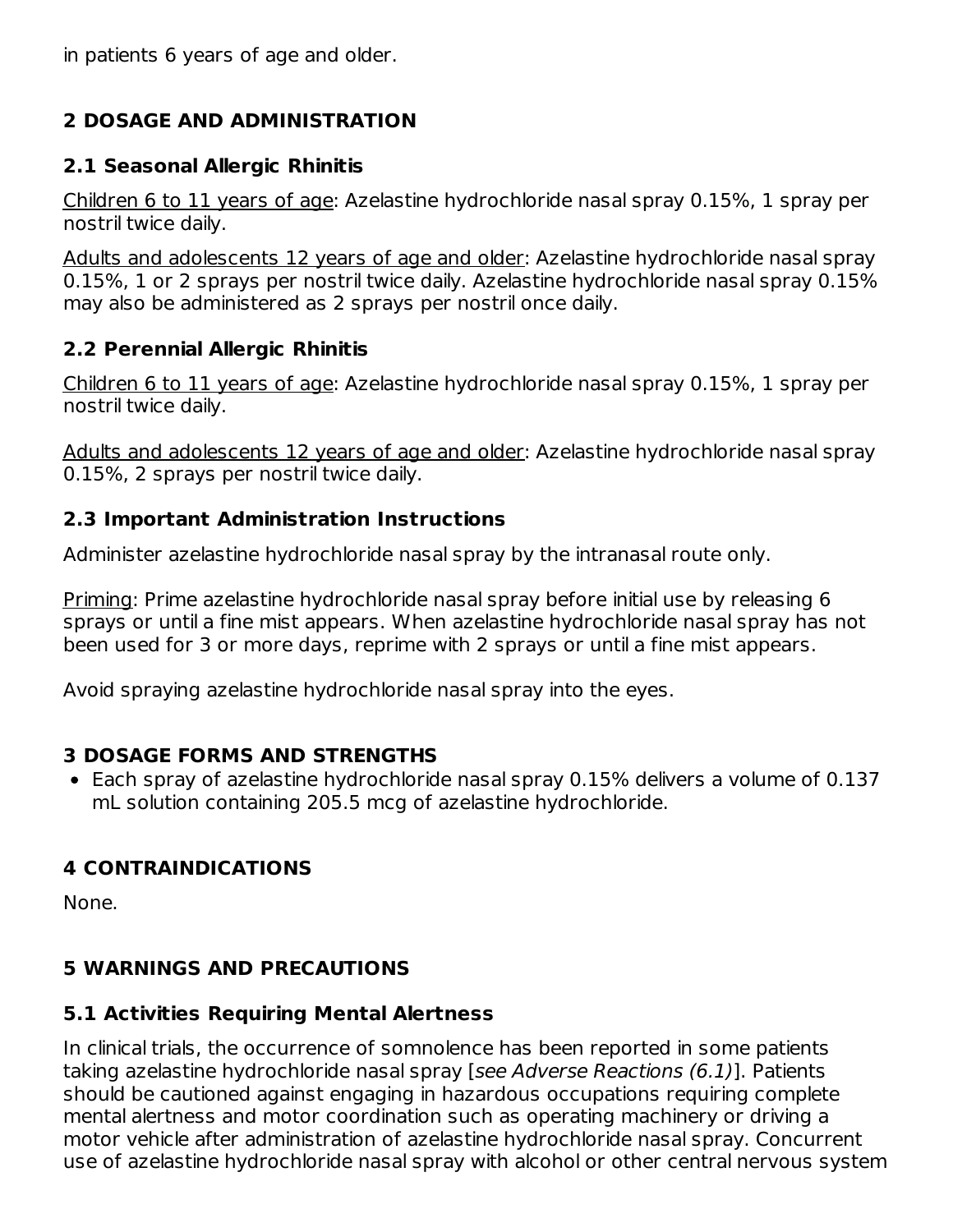depressants should be avoided because additional reductions in alertness and additional impairment of central nervous system performance may occur [see Drug Interactions  $(7.1)$ ].

## **6 ADVERSE REACTIONS**

Use of azelastine hydrochloride nasal spray has been associated with somnolence [see Warnings and Precautions (5.1)].

### **6.1 Clinical Trials Experience**

Because clinical trials are conducted under widely varying conditions, adverse reaction rates observed in clinical trials of a drug cannot be directly compared to rates in the clinical trials of another drug and may not reflect rates observed in practice.

### Children 6 to 11 years of age

In a 4 week clinical trial, 489 patients ages 6 to 11 years with perennial allergic rhinitis, with or without concomitant seasonal allergic rhinitis, were treated with either azelastine hydrochloride nasal spray 0.1%, azelastine hydrochloride nasal spray 0.15% or placebo, one spray per nostril twice daily. Overall, adverse events were similar in the azelastine hydrochloride nasal spray 0.15% group (24%), azelastine hydrochloride nasal spray 0.1% group (26%) and the placebo group (24%). Overall, less than 1% of the combined azelastine hydrochloride nasal spray groups discontinued due to adverse events.

Table 2 contains adverse reactions reported with frequencies greater than or equal to 2% and more frequently than placebo in children 6 to 11 years of age treated with azelastine hydrochloride nasal spray 0.1% or azelastine hydrochloride nasal spray 0.15% in the controlled trial described above.

#### **Table 2. Adverse Reactions Reported in ≥2% Incidence in a Placebo-Controlled Trial of 4 Weeks' Duration with azelastine hydrochloride nasal spray 0.1% or azelastine hydrochloride nasal spray 0.15% in Children 6 to 11 Years of Age with Perennial Allergic Rhinitis**

|                                | 1 spray twice daily                                                               |                                                                                       |                                     |  |  |  |
|--------------------------------|-----------------------------------------------------------------------------------|---------------------------------------------------------------------------------------|-------------------------------------|--|--|--|
|                                | <b>Azelastine</b><br><b>Hydrochloride</b><br><b>Nasal Spray 0.1%</b><br>$(N=166)$ | <b>Azelastine</b><br><b>Hydrochloride</b><br><b>Nasal Spray</b><br>0.15%<br>$(N=161)$ | <b>Vehicle Placebo</b><br>$(N=162)$ |  |  |  |
| Epistaxis                      | 8(5%)                                                                             | 7 (4%)                                                                                | 5(3%)                               |  |  |  |
| <b>Nasal Discomfort</b>        | $1( <1\%)$                                                                        | 7 (4%)                                                                                | $0(0\%)$                            |  |  |  |
| <b>Dysgeusia</b>               | 4(2%)                                                                             | 6(4%)                                                                                 | 1(21%)                              |  |  |  |
| Upper respiratory<br>infection | 4(2%)                                                                             | 4(3%)                                                                                 | 3(2%)                               |  |  |  |
| Sneezing                       | 3(2%)                                                                             | 4(3%)                                                                                 | 2(1%)                               |  |  |  |

Children 6 months to 5 years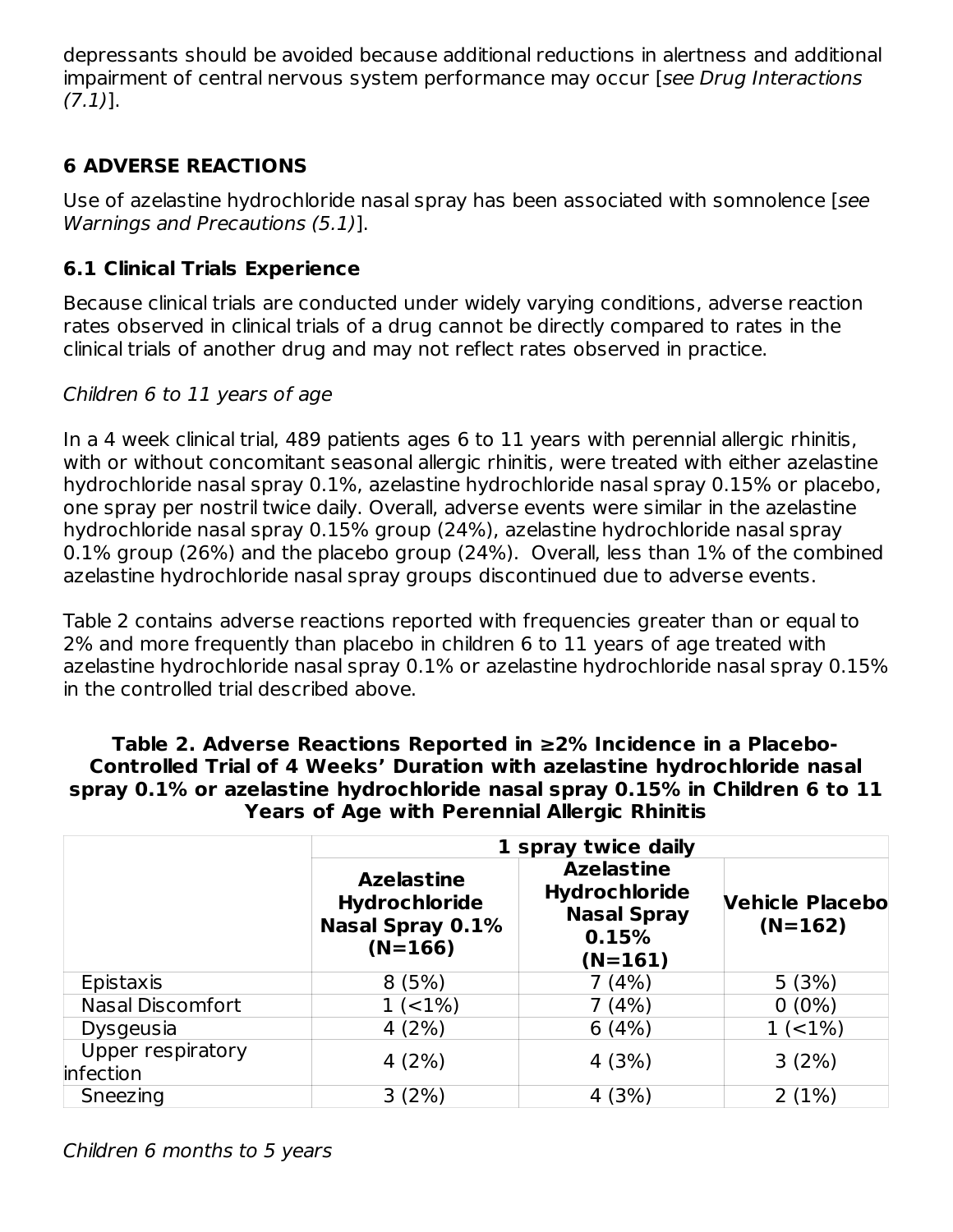In a 4 week clinical trial, 191 patients ages 6 months to 5 years with either seasonal and/or perennial allergic rhinitis were treated with either azelastine hydrochloride nasal spray 0.1% or azelastine hydrochloride nasal spray 0.15% one spray per nostril twice daily. The most frequently (≥2%) reported adverse reactions were pyrexia, cough, epistaxis, sneezing, dysgeusia, rhinalgia, upper respiratory infection, vomiting, otitis media, contact dermatitis, and oropharyngeal pain. Overall, adverse events were slightly higher in the azelastine hydrochloride nasal spray 0.15% group (28%) compared to azelastine hydrochloride nasal spray 0.1% group (21%). Focused nasal examinations were performed and showed no incidence of nasal mucosal ulceration at any time point during the study. No patients had reports of nasal septal perforation. Overall, less than 3% of the combined azelastine hydrochloride nasal spray groups discontinued due to adverse events.

### Azelastine Hydrochloride Nasal Spray 0.15%

The safety data described below reflect exposure to azelastine hydrochloride nasal spray 0.15% in 2,114 patients (6 months of age and older) with seasonal or perennial allergic rhinitis from 10 clinical trials of 2 weeks to 12 months duration. In 8 double-blind, placebo-controlled clinical trials of 2 to 4 weeks duration, 1,703 patients (646 males and 1,059 females) with seasonal or perennial allergic rhinitis were treated with azelastine hydrochloride nasal spray 0.15% one or two sprays per nostril once or twice daily. In the 12 month open-label, active-controlled clinical trial, 466 patients (156 males and 310 females) with perennial allergic rhinitis were treated with azelastine hydrochloride nasal spray 0.15% two sprays per nostril twice daily. Of these 466 patients, 152 had participated in the 4-week placebo-controlled perennial allergic rhinitis clinical trials. In a 4-week, double-blind, placebo-controlled clinical trial, 161 patients (87 males and 74 females) ages 6 to 11 years of age with perennial allergic rhinitis, with or without concomitant seasonal allergic rhinitis, were treated with azelastine hydrochloride nasal spray 0.15% one spray per nostril twice daily. In a 4-week clinical trial, 95 patients (59 males and 36 females) ages 6 months to 5 years of age with seasonal and/or perennial allergic rhinitis were treated with azelastine hydrochloride nasal spray 0.15% one spray per nostril twice daily. The racial distribution for the 10 clinical trials was 79% white, 14% black, 2% Asian, and 5% other.

### Adults and Adolescents 12 Years of Age and Older

In the 7 placebo controlled clinical trials of 2 to 4 week duration, 2,343 patients with seasonal allergic rhinitis and 540 patients with perennial allergic rhinitis were treated with two sprays per nostril of either azelastine hydrochloride nasal spray 0.15% or placebo once or twice daily. Overall, adverse reactions were more common in the azelastine hydrochloride nasal spray 0.15% treatment groups (16 to 31%) than in the placebo groups (11 to 24%). Overall, less than 2% of patients discontinued due to adverse reactions and withdrawal due to adverse reactions was similar among the treatment groups.

Table 3 contains adverse reactions reported with frequencies greater than or equal to 2% and more frequently than placebo in patients treated with azelastine hydrochloride nasal spray 0.15% in the seasonal and perennial allergic rhinitis controlled clinical trials.

## **Table 3. Adverse Reactions with ≥2% Incidence in Placebo-Controlled Trials**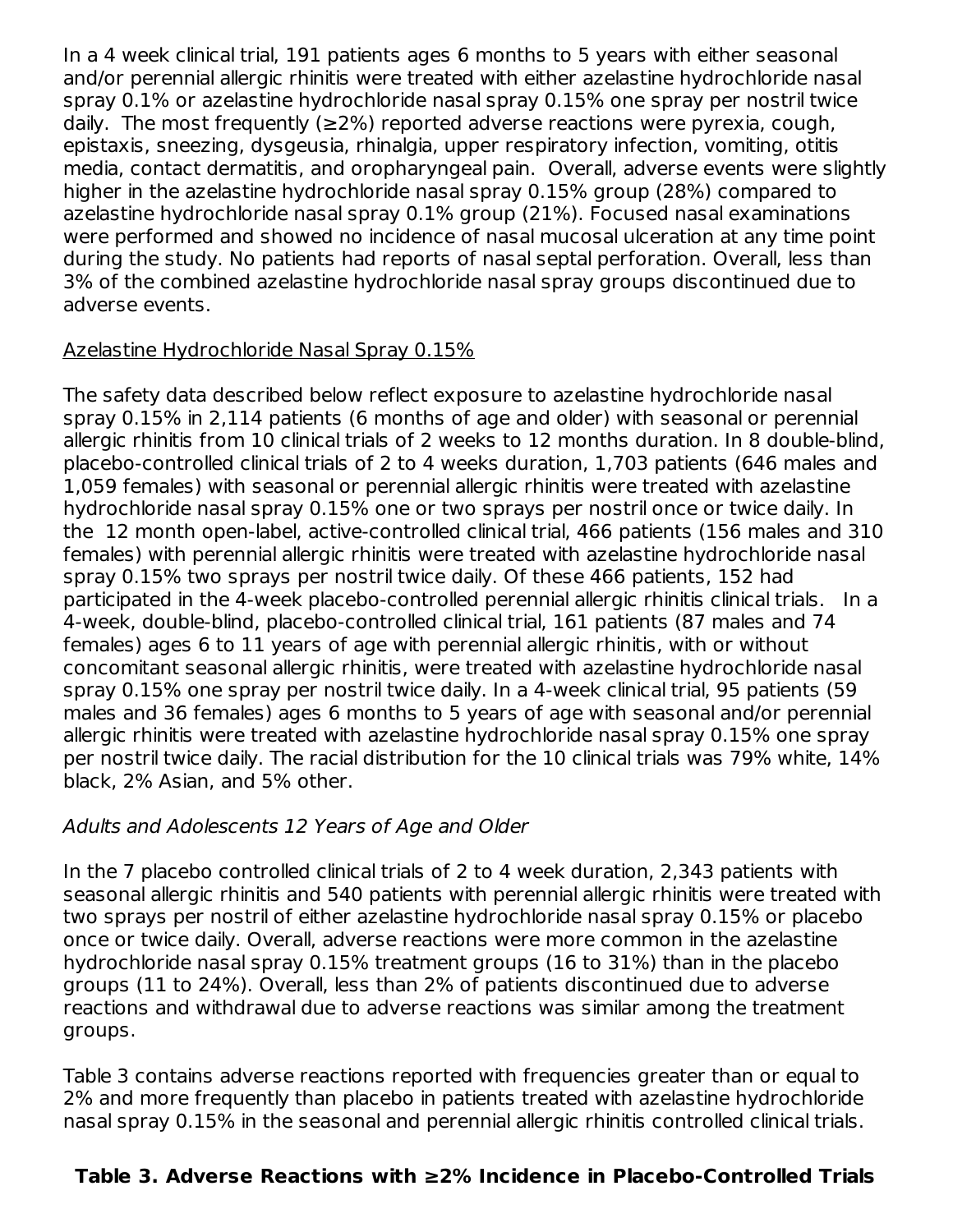**of 2 to 4 Weeks' Duration with Azelastine Hydrochloride Nasal Spray 0.15% in Adult and Adolescent Patients With Seasonal or Perennial Allergic Rhinitis**

|                                   | 2 sprays twice daily                                                                  |                                               | 2 sprays once daily                                                                     |                                               |  |  |
|-----------------------------------|---------------------------------------------------------------------------------------|-----------------------------------------------|-----------------------------------------------------------------------------------------|-----------------------------------------------|--|--|
|                                   | <b>Azelastine</b><br><b>Hydrochloride</b><br><b>Nasal Spray</b><br>0.15%<br>$(N=523)$ | <b>Vehicle</b><br><b>Placebo</b><br>$(N=523)$ | <b>Azelastine</b><br><b>Hydrochloride</b><br><b>Nasal Spray</b><br>$ 0.15\% $ (N=1,021) | <b>Vehicle</b><br><b>Placebo</b><br>$(N=816)$ |  |  |
| <b>Bitter Taste</b>               | 31(6%)                                                                                | 5(1%)                                         | 38 (4%)                                                                                 | $2 (-1%)$                                     |  |  |
| <b>Nasal</b><br><b>Discomfort</b> | 18 (3%)                                                                               | 12 (2%)                                       | 37 (4%)                                                                                 | 7(1%)                                         |  |  |
| Epistaxis                         | 5(1%)                                                                                 | 7(1%)                                         | 21(2%)                                                                                  | 14 (2%)                                       |  |  |
| Sneezing                          | 9(2%)                                                                                 | $1 (-1%)$                                     | 14 (1%)                                                                                 | $0(0\%)$                                      |  |  |

In the above trials, somnolence was reported in  $<$ 1% of patients treated with azelastine hydrochloride nasal spray 0.15% (11 of 1,544) or vehicle placebo (1 of 1,339).

### Long-Term (12 Month) Safety Trial

In the 12 month, open-label, active-controlled, long-term safety trial, 466 patients (12 years of age and older) with perennial allergic rhinitis were treated with azelastine hydrochloride nasal spray 0.15% two sprays per nostril twice daily and 237 patients were treated with mometasone nasal spray two sprays per nostril once daily. The most frequently reported adverse reactions (>5%) with azelastine hydrochloride nasal spray 0.15% were bitter taste, headache, sinusitis, and epistaxis. Focused nasal examinations were performed and no nasal ulcerations or septal perforations were observed. In each treatment group, approximately 3% of patients had mild epistaxis. No patients had reports of severe epistaxis. Fifty-four patients (12%) treated with azelastine hydrochloride nasal spray 0.15% and 17 patients (7%) treated with mometasone nasal spray discontinued from the trial due to adverse events.

## **6.2 Postmarketing Experience**

During the post approval use of azelastine hydrochloride nasal spray 0.1% and azelastine hydrochloride nasal spray 0.15%, the following adverse reactions have been identified. Because these reactions are reported voluntarily from a population of uncertain size, it is not always possible to reliably estimate their frequency or establish a causal relationship to drug exposure. Adverse reactions reported include: abdominal pain, atrial fibrillation, blurred vision, chest pain, confusion, disturbance or loss of sense of smell and/or taste, dizziness, dyspnea, facial swelling, hypertension, involuntary muscle contractions, nasal burning, nausea, nervousness, palpitations, paresthesia, parosmia, pruritus, rash, sneezing, insomnia, sweet taste, tachycardia, and throat irritation.

Additionally, the following adverse reactions have been identified during the post approval use of the Astelin brand of azelastine hydrochloride 0.1% nasal spray (total daily dose 0.55 mg to 1.1 mg). Because these reactions are reported voluntarily from a population of uncertain size, it is not always possible to reliably estimate their frequency or establish a causal relationship to drug exposure. Adverse reactions reported include the following: anaphylactoid reaction, application site irritation, facial edema, paroxysmal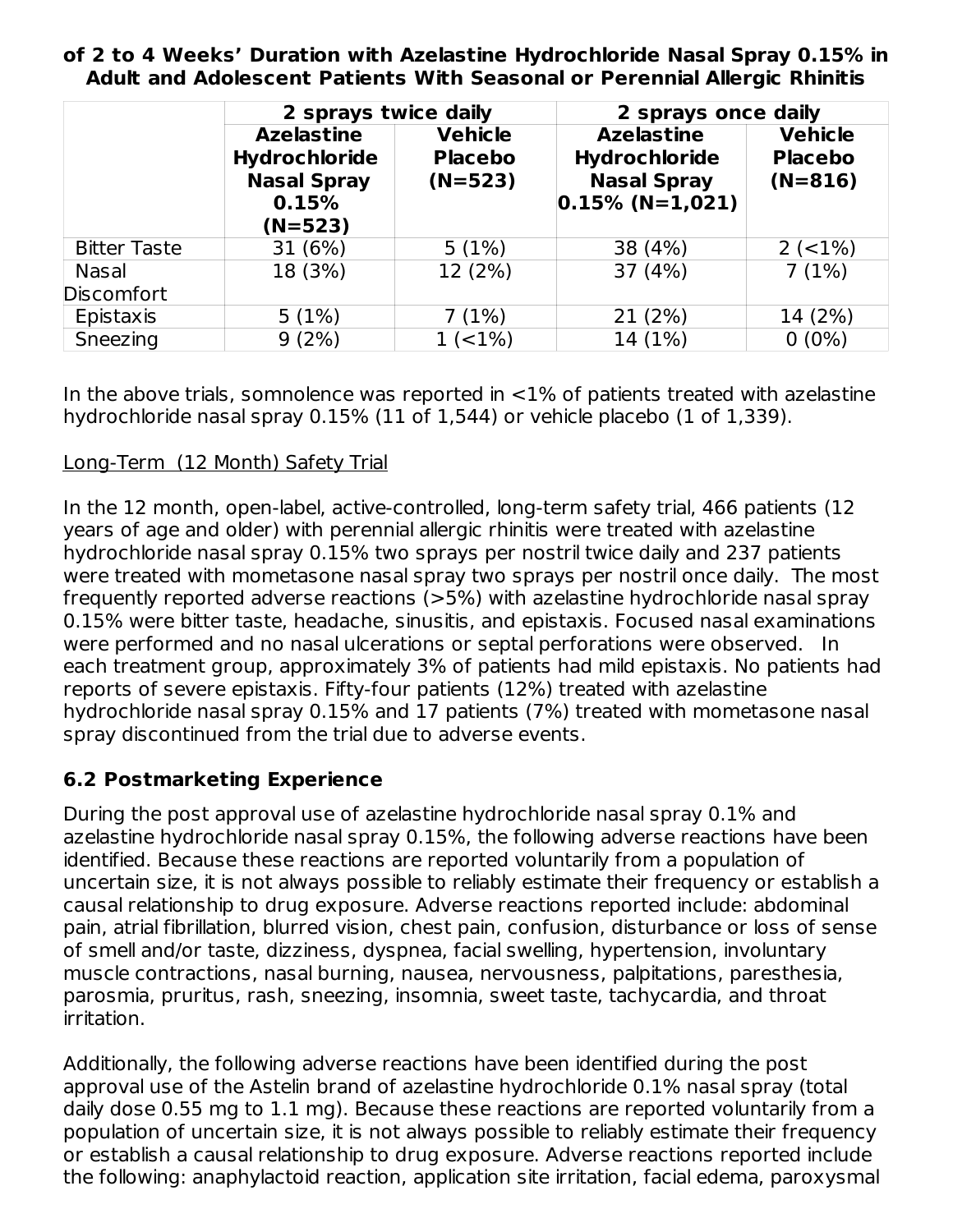sneezing, tolerance, urinary retention, and xerophthalmia.

# **7 DRUG INTERACTIONS**

## **7.1 Central Nervous System Depressants**

Concurrent use of Azelastine Hydrochloride Nasal Spray with alcohol or other central nervous system depressants should be avoided because reductions in alertness and impairment of central nervous system performance may occur [see Warnings and Precautions (5.1)].

## **7.2 Erythromycin and Ketoconazole**

Interaction studies investigating the cardiac effects, as measured by the corrected QT interval (QTc), of concomitantly administered oral azelastine hydrochloride and erythromycin or ketoconazole were conducted. Oral erythromycin (500 mg three times daily for 7 days) had no effect on azelastine pharmacokinetics or QTc based on analyses of serial electrocardiograms. Ketoconazole (200 mg twice daily for 7 days) interfered with the measurement of azelastine plasma concentrations on the analytic HPLC; however, no effects on QTc were observed [see Clinical Pharmacology (12.2) and (12.3)].

## **7.3 Cimetidine**

Cimetidine (400 mg twice daily) increased the mean  $\mathsf{C}_{\mathsf{max}}$  and AUC of orally administered azelastine hydrochloride (4 mg twice daily) by approximately 65% [see Clinical Pharmacology (12.3)].

## **8 USE IN SPECIFIC POPULATIONS**

## **8.1 Pregnancy**

## **Risk Summary**

Limited data from postmarketing experience over decades of use with azelastine hydrochloride nasal spray in pregnant women have not identified any drug associated risks of miscarriage, birth defects, or other adverse maternal or fetal outcomes. In animal reproduction studies, there was no evidence of fetal harm at oral doses approximately 4 times the clinical daily dose. Oral administration of azelastine hydrochloride to pregnant mice, rats, and rabbits, during the period of organogenesis, produced developmental toxicity that included structural abnormalities, decreased embryo-fetal survival, and decreased fetal body weights at doses 180 times and higher than the maximum recommended human daily intranasal dose (MRHDID) of 1.644 mg. However, the relevance of these findings in animals to pregnant women was considered questionable based upon the high animal to human dose multiple.

The estimated background risk of major birth defects and miscarriage for the indicated populations is unknown. All pregnancies have a background risk of birth defect, loss, or other adverse outcomes. In the U.S. general population, the estimated background risk of major birth defects and miscarriage in clinically recognized pregnancies is 2 to 4% and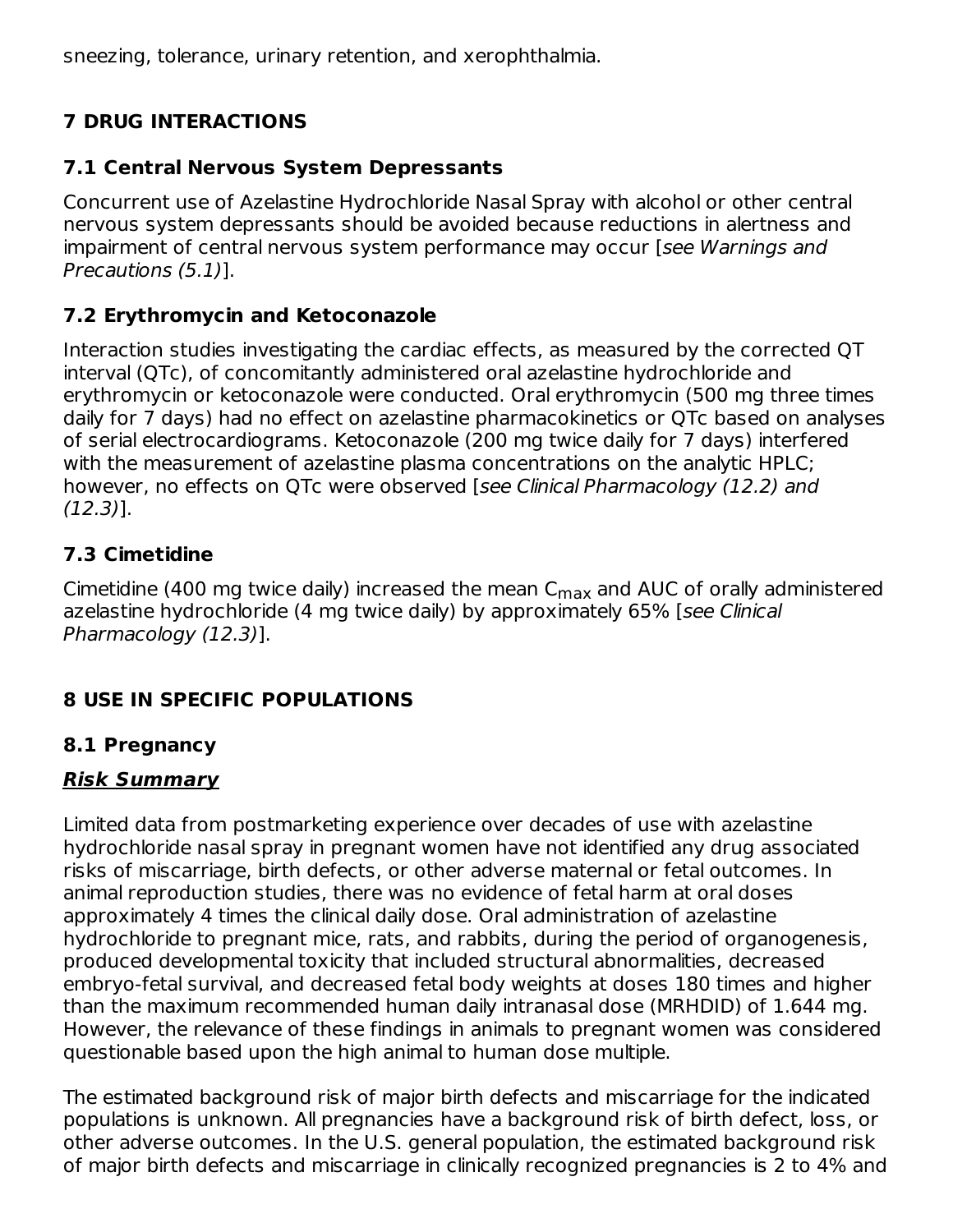## **Data**

## Animal Data

In an embryo-fetal development study in mice dosed during the period of organogenesis, azelastine hydrochloride caused embryo-fetal death, structural abnormalities (cleft palate; short or absent tail; fused, absent or branched ribs), delayed ossification, and decreased fetal weight at approximately 200 times the maximum recommended human daily intranasal dose (MRHDID) in adults (on a mg/m<sup>2</sup> basis at a maternal oral dose of 68.6 mg/kg/day), which also caused maternal toxicity as evidenced by decreased maternal body weight. Neither fetal nor maternal effects occurred in mice at approximately 9 times the MRHDID in adults (on a mg/m<sup>2</sup> basis at a maternal oral dose of 3 mg/kg/day).

In an embryo-fetal development study in pregnant rats dosed during the period of organogenesis from gestation days 7 to 17, azelastine hydrochloride caused structural abnormalities (oligo-and brachydactylia), delayed ossification, and skeletal variations, in the absence of maternal toxicity, at approximately 180 times the MRHDID in adults (on a mg/m<sup>2</sup> basis at a maternal oral dose of 30 mg/kg/day). Azelastine hydrochloride caused embryo-fetal death and decreased fetal weight and severe maternal toxicity at approximately 410 times the MRHDID (on a mg/m<sup>2</sup> basis at a maternal oral dose of 68.6 mg/kg/day). Neither fetal nor maternal effects occurred at approximately 10 times the  $MRHDID$  (on a mg/m<sup>2</sup> basis at a maternal oral dose of 2 mg/kg/day).

In an embryo-fetal development study in pregnant rabbits dosed during the period of organogenesis from gestation days 6 to 18, azelastine hydrochloride caused abortion, delayed ossification and decreased fetal weight and severe maternal toxicity at approximately 360 times the MRHDID in adults (on a mg/m<sup>2</sup> basis at a maternal oral dose of 30 mg/kg/day). Neither fetal nor maternal effects occurred at approximately 4 times the MRHDID (on a mg/m<sup>2</sup> basis at a maternal oral dose of 0.3 mg/kg/day).

In a prenatal and postnatal development study in pregnant rats dosed from late in the gestation period and through the lactation period from gestation day 17 through lactation day 21, azelastine hydrochloride produced no adverse developmental effects on pups at maternal doses up to approximately 180 times the MRHDID (on mg/m<sup>2</sup> basis at a maternal dose of 30 mg/kg/day).

# **8.2 Lactation**

# **Risk Summary**

There are no data on the presence of azelastine hydrochloride in human milk, the effects on the breastfed infant, or the effects on milk production following use of azelastine hydrochloride. Because many drugs are excreted in human milk, caution should be exercised when azelastine hydrochloride nasal spray is administered to a nursing woman.

The developmental and health benefits of breastfeeding should be considered along with the mother's clinical need for azelastine hydrochloride nasal spray and any potential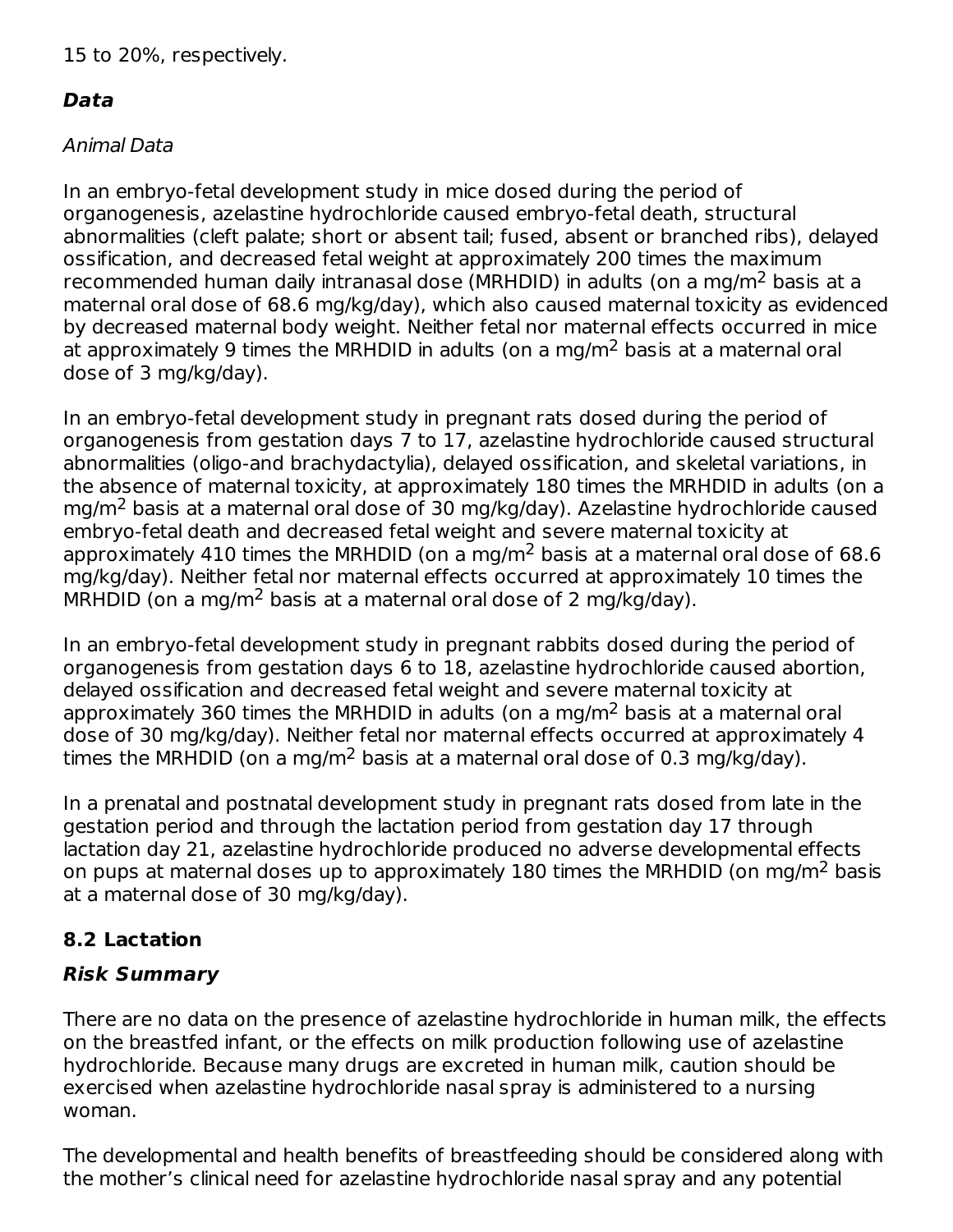the mother's clinical need for azelastine hydrochloride nasal spray and any potential adverse effects on the breastfed infant from azelastine hydrochloride nasal spray or from the underlying maternal condition.

## **8.4 Pediatric Use**

The safety and effectiveness of azelastine hydrochloride nasal spray 0.15% have been established for seasonal allergic rhinitis in pediatric patients 6 to 17 years of age and perennial allergic rhinitis in pediatric patients 6 to 17 years of age [see Clinical Studies  $(14)$ ]. The safety and effectiveness of azelastine hydrochloride nasal spray 0.15% in pediatric patients below 6 years of age have not been established.

## **8.5 Geriatric Use**

Clinical trials of azelastine hydrochloride nasal spray did not include sufficient numbers of patients 65 years of age and older to determine whether they respond differently from younger patients. Other reported clinical experience has not identified differences in responses between the elderly and younger patients. In general, dose selection for an elderly patient should be cautious, usually starting at the low end of the dosing range, reflecting the greater frequency of decreased hepatic, renal, or cardiac function, and of concomitant disease or other drug therapy.

## **10 OVERDOSAGE**

There have been no reported overdosages with azelastine hydrochloride nasal spray. Acute overdosage by adults with this dosage form is unlikely to result in clinically significant adverse events, other than increased somnolence, since one 30 mL bottle of azelastine hydrochloride nasal spray 0.15% contains up to 45 mg of azelastine hydrochloride. Clinical trials in adults with single doses of the oral formulation of azelastine hydrochloride (up to 16 mg) have not resulted in increased incidence of serious adverse events. General supportive measures should be employed if overdosage occurs. There is no known antidote to azelastine hydrochloride nasal spray. Oral ingestion of antihistamines has the potential to cause serious adverse effects in children. Accordingly, azelastine hydrochloride nasal spray should be kept out of the reach of children.

## **11 DESCRIPTION**

Azelastine hydrochloride 0.15% nasal spray is an antihistamine (H $_{\rm 1}$  receptor antagonist) formulated as a metered-spray solution for intranasal administration.

Azelastine hydrochloride occurs as a white, almost odorless, crystalline powder with a bitter taste. It has a molecular weight of 418.37. It is sparingly soluble in water, methanol, and propylene glycol and slightly soluble in ethanol, octanol, and glycerine. It has a melting point of about 225°C and the pH of a saturated solution is between 5.0 and 5.4. Its chemical name is  $(\pm)$ -1-(2H)-phthalazinone, 4-[(4-chlorophenyl) methyl]-2-(hexahydro-1-methyl-1H-azepin-4-yl)-, monohydrochloride. Its molecular formula is  $C_{22}H_{24}CIN_{3}O\cdot HCl$  with the following chemical structure: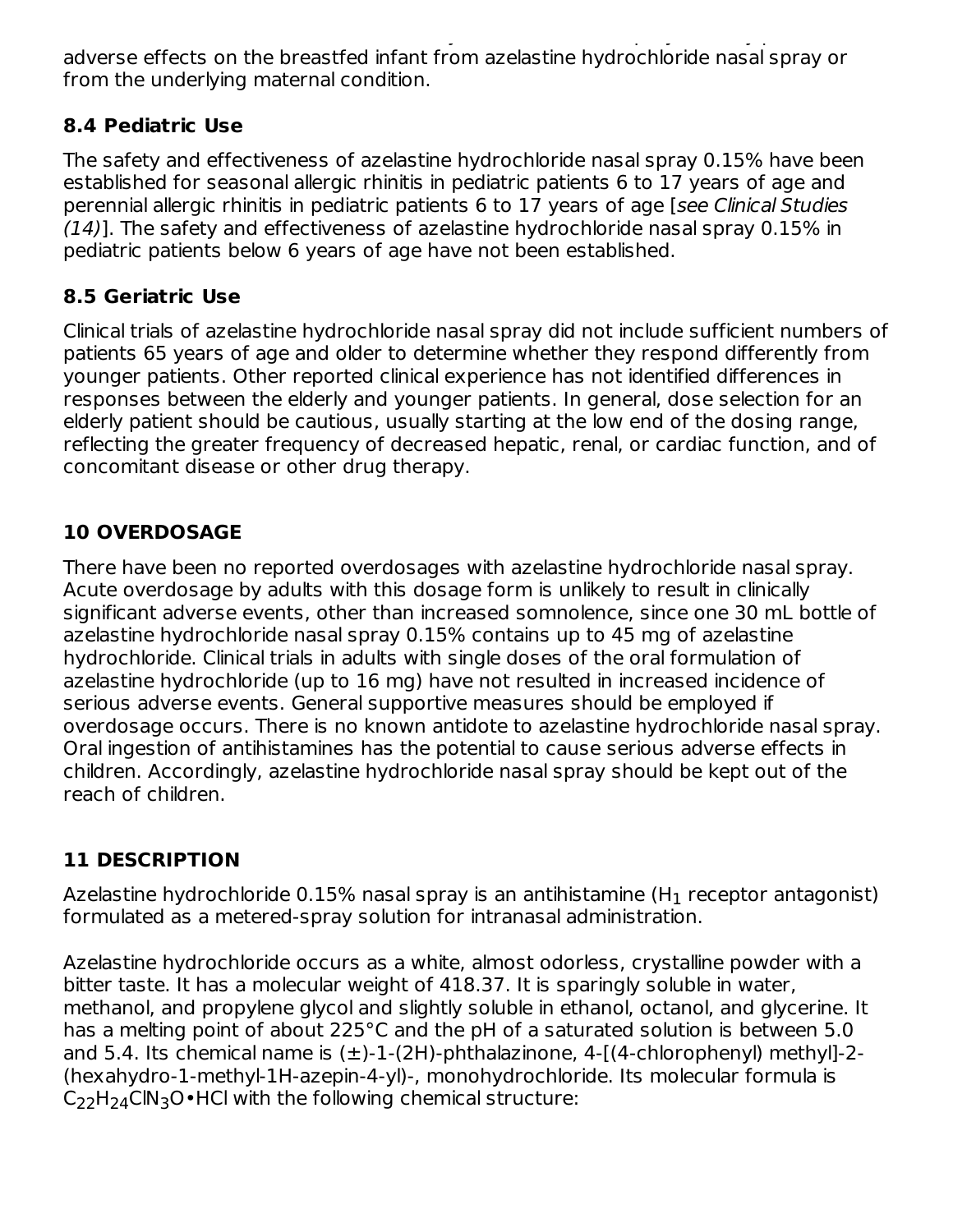

Azelastine hydrochloride nasal spray 0.15% contains 0.15% azelastine hydrochloride USP in an isotonic aqueous solution containing benzalkonium chloride (125 mcg/mL), edetate disodium, hypromellose, purified water (pH 6.4), sodium citrate (dihydrate), sorbitol, and sucralose. After priming [see Dosage and Administration (2.3)], each metered spray delivers a 0.137 mL mean volume containing 205.5 mcg of azelastine hydrochloride USP (equivalent to 187.6 mcg of azelastine base). The 30 mL (net weight 30 gm of solution) bottle provides 200 metered sprays.

## **12 CLINICAL PHARMACOLOGY**

## **12.1 Mechanism of Action**

Azelastine hydrochloride, a phthalazinone derivative, exhibits histamine H $_{\rm 1}$ -receptor antagonist activity in isolated tissues, animal models, and humans. Azelastine hydrochloride nasal spray is administered as a racemic mixture with no difference in pharmacologic activity noted between the enantiomers in in vitro studies. The major metabolite, desmethylazelastine, also possesses  ${\sf H}_1$ -receptor antagonist activity.

### **12.2 Pharmacodynamics**

### Cardiac Effects:

In a placebo-controlled trial (95 patients with allergic rhinitis), there was no evidence of an effect of azelastine hydrochloride nasal spray (2 sprays per nostril twice daily for 56 days) on cardiac repolarization as represented by the corrected QT interval (QTc) of the electrocardiogram. Following multiple dose oral administration of azelastine 4 mg or 8 mg twice daily, the mean change in QTc was 7.2 msec and 3.6 msec, respectively.

Interaction studies investigating the cardiac repolarization effects of concomitantly administered oral azelastine hydrochloride and erythromycin or ketoconazole were conducted. Oral erythromycin had no effect on azelastine pharmacokinetics or QTc based on analysis of serial electrocardiograms. Ketoconazole interfered with the measurement of azelastine plasma levels; however, no effects on QTc were observed [see Drug Interactions (7.2)].

### **12.3 Pharmacokinetics**

### Absorption:

After intranasal administration of 2 sprays per nostril (822 mcg total dose) of azelastine hydrochloride nasal spray 0.15%, the mean azelastine peak plasma concentration (C $_{\sf max}$ )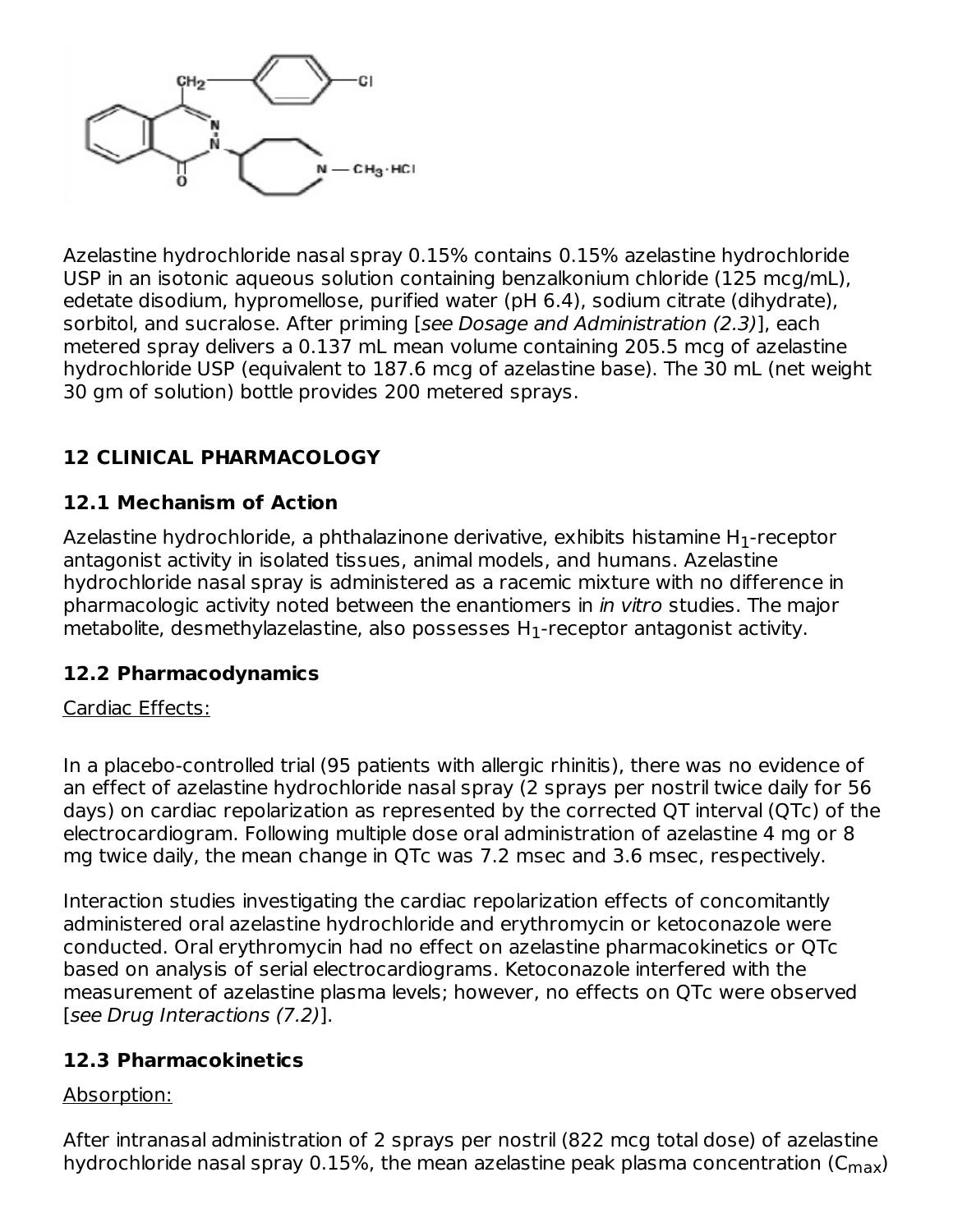is 409 pg/mL, the mean extent of systemic exposure (AUC) is 9,312 pg•hr/mL and the median time to reach C $_{\sf max}$  (t $_{\sf max}$ ) is 4 hours. The systemic bioavailability of azelastine hydrochloride is approximately 40% after intranasal administration.

#### Distribution:

Based on intravenous and oral administration, the steady-state volume of distribution of azelastine is 14.5 L/kg. In vitro studies with human plasma indicate that the plasma protein binding of azelastine and its metabolite, desmethylazelastine, are approximately 88% and 97%, respectively.

#### Metabolism:

Azelastine is oxidatively metabolized to the principal active metabolite, desmethylazelastine, by the cytochrome P450 enzyme system. The specific P450 isoforms responsible for the biotransformation of azelastine have not been identified. After a single-dose, intranasal administration of azelastine hydrochloride nasal spray 0.15% (822 mcg total dose), the mean desmethylazelastine C $_{\sf max}$  is 38 pg/mL, the AUC is 3,824 pg•hr/mL and the median t<sub>max</sub> is 24 hours. After intranasal dosing of azelastine to steady-state, plasma concentrations of desmethylazelastine range from 20 to 50% of azelastine concentrations.

#### Elimination:

Following intranasal administration of azelastine hydrochloride nasal spray 0.15%, the elimination half-life of azelastine is 25 hours while that of desmethylazelastine is 57 hours. Approximately 75% of an oral dose of radiolabeled azelastine hydrochloride was excreted in the feces with less than 10% as unchanged azelastine.

### Special Populations:

Hepatic Impairment: Following oral administration, pharmacokinetic parameters were not influenced by hepatic impairment.

Renal Impairment: Based on oral, single-dose studies, renal insufficiency (creatinine clearance  $<$ 50 mL/min) resulted in a 70 to 75% higher  $\mathsf{C}_{\mathsf{max}}$  and AUC compared to healthy subjects. Time to maximum concentration was unchanged.

Age: Following oral administration, pharmacokinetic parameters were not influenced by age.

Gender: Following oral administration, pharmacokinetic parameters were not influenced by gender.

Race: The effect of race has not been evaluated.

### Drug-Drug Interactions:

Erythromycin: Co-administration of orally administered azelastine (4 mg twice daily) with erythromycin (500 mg three times daily for 7 days) resulted in  $\mathsf{C}_{\mathsf{max}}$  of 5.36  $\pm$  2.6 ng/mL and AUC of 49.7  $\pm$  24 ng•h/mL for azelastine, whereas, administration of azelastine alone resulted in C<sub>max</sub> of 5.57  $\pm$  2.7 ng/mL and AUC of 48.4  $\pm$  24 ng•h/mL for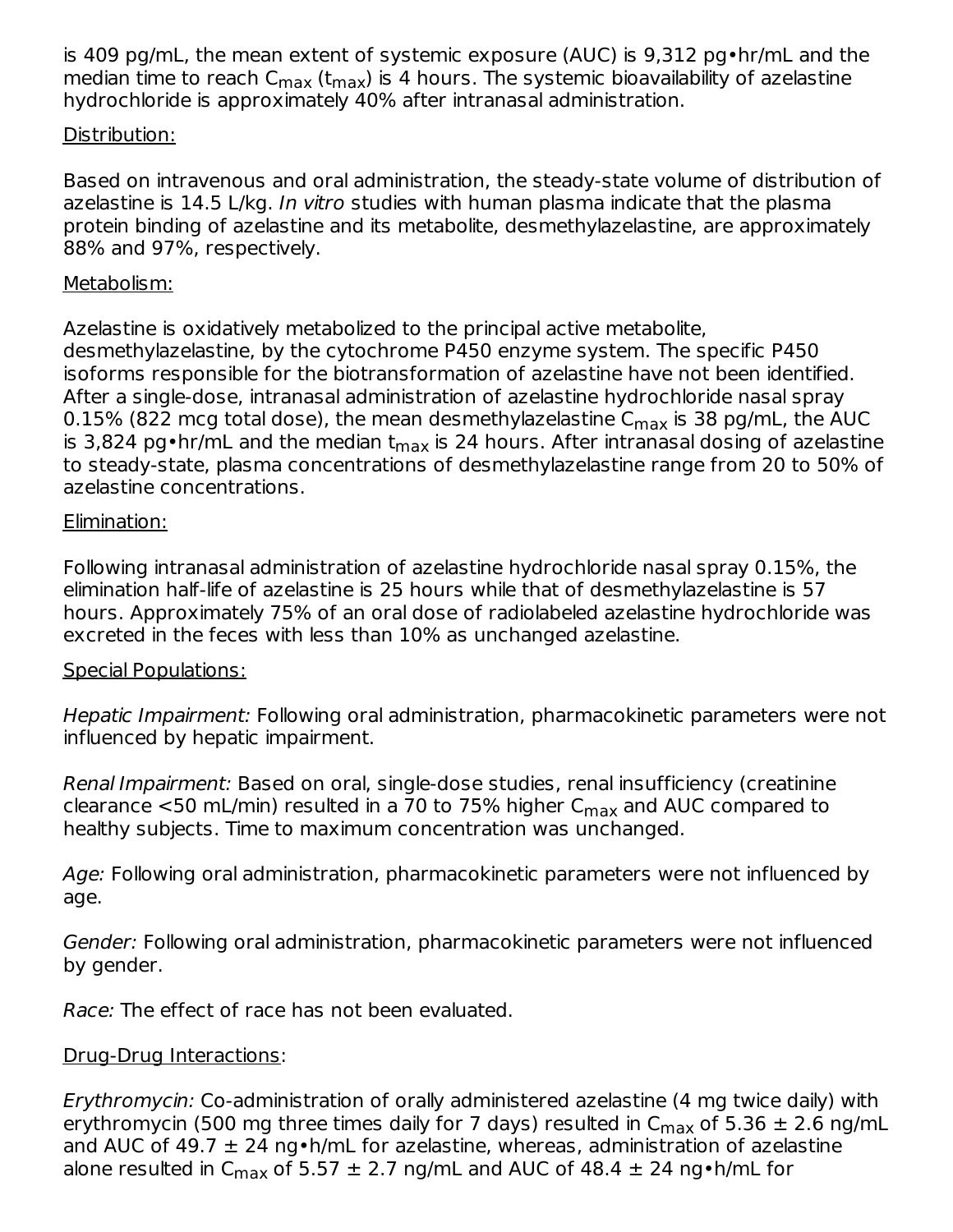azelastine [see Drug Interactions (7.2)].

Cimetidine and Ranitidine: In a multiple-dose, steady-state drug interaction trial in healthy subjects, cimetidine (400 mg twice daily) increased orally administered mean azelastine (4 mg twice daily) concentrations by approximately 65%. Co-administration of orally administered azelastine (4 mg twice daily) with ranitidine hydrochloride (150 mg twice daily) resulted in C<sub>max</sub> of 8.89  $\pm$ 3.28 ng/mL and AUC of 88.22  $\pm$  40.43 ng•h/mL for azelastine, whereas, administration of azelastine alone resulted in  $\mathsf{C}_{\mathsf{max}}$  of 7.83  $\pm$  4.06 ng/mL and AUC of 80.09  $\pm$  43.55 ng•h/mL for azelastine [see Drug Interactions (7.3)].

Theophylline: No significant pharmacokinetic interaction was observed with the coadministration of an oral 4 mg dose of azelastine hydrochloride twice daily and theophylline 300 mg or 400 mg twice daily.

## **13 NONCLINICAL TOXICOLOGY**

## **13.1 Carcinogenesis, Mutagenesis, Impairment of Fertility**

Two-year carcinogenicity studies in Crl:CD(SD)BR rats and NMRI mice were conducted to assess the carcinogenic potential of azelastine hydrochloride. No evidence of tumorigenicity was observed in rats at doses up to 30 mg/kg day (approximately 180 and 160 times the MRHDID for adults and children, respectively, on a mg/m<sup>2</sup> basis). No evidence for tumorigenicity was observed in mice at doses up to 25 mg/kg (approximately 75 and 65 times the MRHDID for adults and children, respectively, on a mg/m<sup>2</sup> basis).

Azelastine hydrochloride showed no genotoxic effects in the Ames test, DNA repair test, mouse lymphoma forward mutation assay, mouse micronucleus test, or chromosomal aberration test in rat bone marrow.

There were no effects on male or female fertility and reproductive performance in male and female rats at oral doses up to 30 mg/kg (approximately 180 times the MRHDID in adults on a mg/m<sup>2</sup> basis). At 68.6 mg/kg (approximately 410 times the MRHDID on a  $mg/m<sup>2</sup>$  basis), the duration of estrous cycles was prolonged and copulatory activity and the number of pregnancies were decreased. The numbers of corpora lutea and implantations were decreased; however, pre-implantation loss was not increased.

# **14 CLINICAL STUDIES**

## **14.1 Seasonal Allergic Rhinitis**

## Azelastine Hydrochloride Nasal Spray 0.15%

The efficacy and safety of azelastine hydrochloride nasal spray 0.15% in seasonal allergic rhinitis was evaluated in five randomized, multicenter, double-blind, placebocontrolled clinical trials in 2,499 adult and adolescent patients 12 years and older with symptoms of seasonal allergic rhinitis (Trials 2, 3, 4, 5, and 6). The population of the trials was 12 to 83 years of age (64% female, 36% male; 81% white, 12% black, <2% Asian, 5% other; 23% Hispanic, 77% non-Hispanic). Assessment of efficacy was based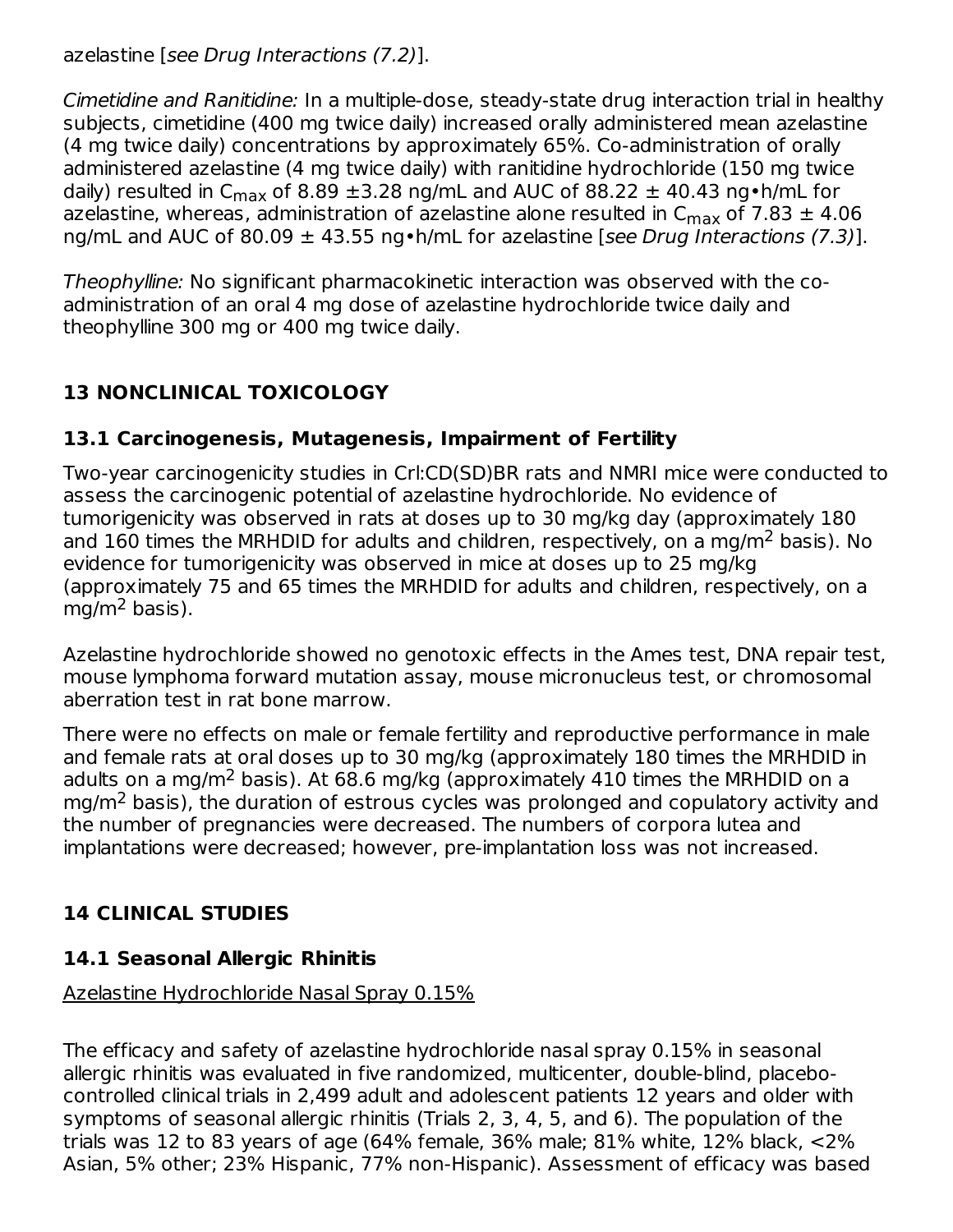on the rTNSS, iTNSS as described above, and other supportive secondary efficacy variables. The primary efficacy endpoint was the mean change from baseline in rTNSS over 2 weeks.

Two 2-week seasonal allergic rhinitis trials evaluated the efficacy of Azelastine Hydrochloride Nasal Spray 0.15% dosed at 2 sprays twice daily. The first trial (Trial 2) compared the efficacy of azelastine hydrochloride nasal spray 0.15% and Astelin (azelastine hydrochloride) Nasal Spray to vehicle placebo. The other trial (Trial 3) compared the efficacy of azelastine hydrochloride nasal spray 0.15% and azelastine hydrochloride nasal spray 0.1% to vehicle placebo. In these two trials, azelastine hydrochloride nasal spray 0.15% demonstrated greater decreases in rTNSS than placebo and the differences were statistically significant (Table 4).

Three 2-week seasonal allergic rhinitis trials evaluated the efficacy of azelastine hydrochloride nasal spray 0.15% dosed at 2 sprays once daily compared to the vehicle placebo. Trial 4 demonstrated a greater decrease in rTNSS than placebo and the difference was statistically significant (Table 4). Trial 5 and Trial 6 were conducted in patients with Texas mountain cedar allergy. In Trial 5 and Trial 6, azelastine hydrochloride nasal spray 0.15% demonstrated a greater decrease in rTNSS than placebo and the differences were statistically significant (Trials 5 and 6; Table 4). Instantaneous TNSS results for the once daily dosing regimen of azelastine hydrochloride nasal spray 0.15% are shown in Table 5. In Trials 5 and 6, azelastine hydrochloride nasal spray 0.15% demonstrated a greater decrease in iTNSS than placebo and the differences were statistically significant.

|                             | Treatment                                                   |     | <b>Baseline</b> | <b>Change</b>           | <b>Difference From Placebo</b> |              |         |  |  |
|-----------------------------|-------------------------------------------------------------|-----|-----------------|-------------------------|--------------------------------|--------------|---------|--|--|
|                             | (sprays per<br>nostril)                                     | n   | <b>LS Mean</b>  | from<br><b>Baseline</b> | LS Mean 95% CI                 |              | P value |  |  |
| Trial 2                     |                                                             |     |                 |                         |                                |              |         |  |  |
| Two<br>sprays<br>twice      | Azelastine<br><b>Hydrochloride Nasal</b><br>Spray 0.15%     | 153 | 18.2            | $-4.3$                  | $-1.2$                         | $-2.1, -0.3$ | 0.01    |  |  |
| daily                       | <b>Astelin Nasal Spray</b>                                  | 153 | 17.9            | $-3.9$                  | $-0.9$                         | $-1.8, 0.1$  | 0.07    |  |  |
|                             | Vehicle Placebo                                             | 153 | 18.1            | $-3.0$                  |                                |              |         |  |  |
| Trial 3                     |                                                             |     |                 |                         |                                |              |         |  |  |
| Two                         | Azelastine<br>Hydrochloride<br>Nasal Spray 0.15%            | 177 | 17.7            | $-5.1$                  | $-3.0$                         | $-3.9, -2.1$ | < 0.001 |  |  |
| sprays                      | Azelastine<br>twice daily Hydrochloride Nasal<br>Spray 0.1% | 169 | 18.2            | $-4.2$                  | $-2.1$                         | $-3.0, -1.2$ | < 0.001 |  |  |
|                             | Vehicle Placebo                                             | 177 | 17.7            | $-2.1$                  |                                |              |         |  |  |
| Trial 4                     |                                                             |     |                 |                         |                                |              |         |  |  |
| Two<br>sprays<br>nnca dailw | Azelastine<br>Hydrochloride<br>Nasal Spray 0.15%            | 238 | 17.4            | $-3.4$                  | $-1.0$                         | $-1.7, -0.3$ | 0.008   |  |  |

### **Table 4. Mean Change from Baseline in Reflective TNSS over 2 Weeks\* in Adults and Children ≥ 12 years with Seasonal Allergic Rhinitis**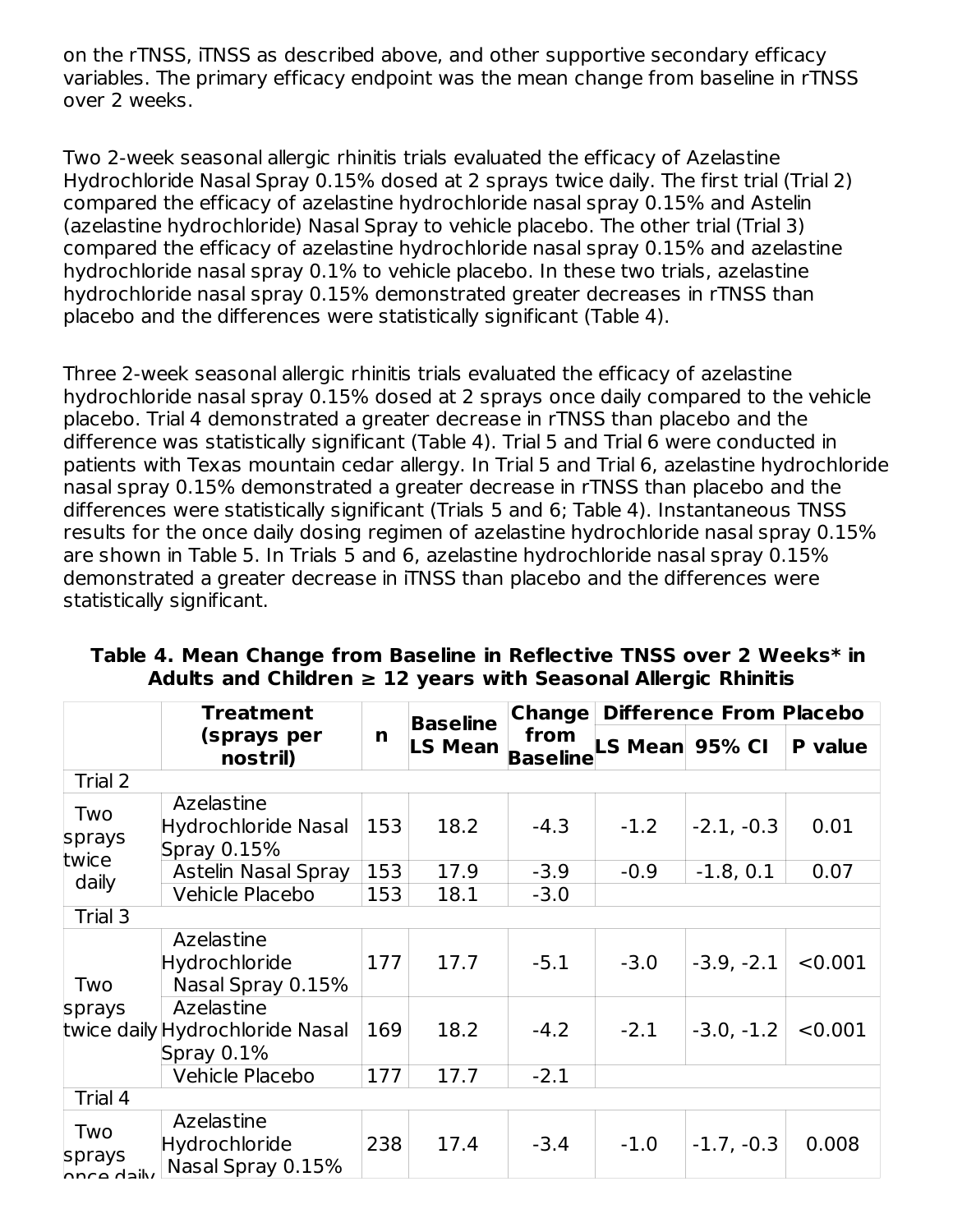| <b>NIICE UAIIY</b>                                                            | Vehicle Placebo                                  | 242 | 17.4 | $-2.4$ |        |              |         |
|-------------------------------------------------------------------------------|--------------------------------------------------|-----|------|--------|--------|--------------|---------|
| Trial 5                                                                       |                                                  |     |      |        |        |              |         |
| Two                                                                           | Azelastine                                       |     |      |        |        |              |         |
|                                                                               | Hydrochloride                                    | 266 | 18.5 | $-3.3$ | $-1.4$ | $-2.1, -0.8$ | < 0.001 |
| sprays                                                                        | Nasal Spray 0.15%                                |     |      |        |        |              |         |
| once daily                                                                    | Vehicle Placebo                                  | 266 | 18.0 | $-1.9$ |        |              |         |
| Trial 6                                                                       |                                                  |     |      |        |        |              |         |
| Two<br>sprays<br>once daily                                                   | Azelastine<br>Hydrochloride<br>Nasal Spray 0.15% | 251 | 18.5 | $-3.4$ | $-1.4$ | $-2.1, -0.7$ | < 0.001 |
|                                                                               | Vehicle Placebo                                  | 254 | 18.8 | $-2.0$ |        |              |         |
| *Sum of AM and PM rTNSS for each day (Maximum score=24) and averaged over the |                                                  |     |      |        |        |              |         |
| 14 day treatment period                                                       |                                                  |     |      |        |        |              |         |

#### **Table 5. Mean Change from Baseline AM Instantaneous TNS over 2 Weeks\* in Adults and Children ≥ 12 years with Seasonal Allergic Rhinitis**

|                                                                           | <b>Treatment</b>                                                                    |     | <b>LS</b>   | <b>Baseline Change</b><br>from | <b>Difference From</b><br><b>Placebo</b> |              |                |  |
|---------------------------------------------------------------------------|-------------------------------------------------------------------------------------|-----|-------------|--------------------------------|------------------------------------------|--------------|----------------|--|
|                                                                           | (sprays per nostril<br>once daily)                                                  | n   | <b>Mean</b> | <b>Baseline</b>                | <b>LS</b><br><b>Mean</b>                 | 95% CI       | <b>P</b> value |  |
| Trial 4                                                                   |                                                                                     |     |             |                                |                                          |              |                |  |
| Azelastine<br>Two sprays Hydrochloride Nasal<br>once daily<br>Spray 0.15% |                                                                                     | 238 | 8.1         | $-1.3$                         | $-0.2$                                   | $-0.6, 0.1$  | 0.15           |  |
|                                                                           | <b>Vehicle Placebo</b>                                                              | 242 | 8.3         | $-1.1$                         |                                          |              |                |  |
| Trial 5                                                                   |                                                                                     |     |             |                                |                                          |              |                |  |
| once daily                                                                | Azelastine<br>Two sprays Hydrochloride Nasal<br>Spray 0.15%                         | 266 | 8.7         | $-1.4$                         | $-0.7$                                   | $-1.0, -0.4$ | < 0.001        |  |
|                                                                           | <b>Vehicle Placebo</b>                                                              | 266 | 8.3         | $-0.7$                         |                                          |              |                |  |
| Trial 6                                                                   |                                                                                     |     |             |                                |                                          |              |                |  |
| once daily                                                                | Azelastine<br>Two sprays Hydrochloride Nasal<br>Spray 0.15%                         | 251 | 8.9         | $-1.4$                         | $-0.6$                                   | $-0.9, -0.3$ | < 0.001        |  |
|                                                                           | <b>Vehicle Placebo</b>                                                              | 254 | 8.9         | $-0.8$                         |                                          |              |                |  |
| period                                                                    | $*$ AM iTNSS for each day (Maximum score=12) and averaged over the 14 day treatment |     |             |                                |                                          |              |                |  |

Azelastine hydrochloride nasal spray 0.15% at a dose of 1 spray twice daily was not studied. The azelastine hydrochloride nasal spray 0.15% 1 spray twice daily dosing regimen is supported by previous findings of efficacy for Astelin (azelastine hydrochloride) Nasal Spray and a favorable comparison of azelastine hydrochloride nasal spray 0.15% to Astelin Nasal Spray and azelastine hydrochloride nasal spray 0.1% (Table 4).

The efficacy and safety of azelastine hydrochloride nasal spray 0.15% in children 6 to 11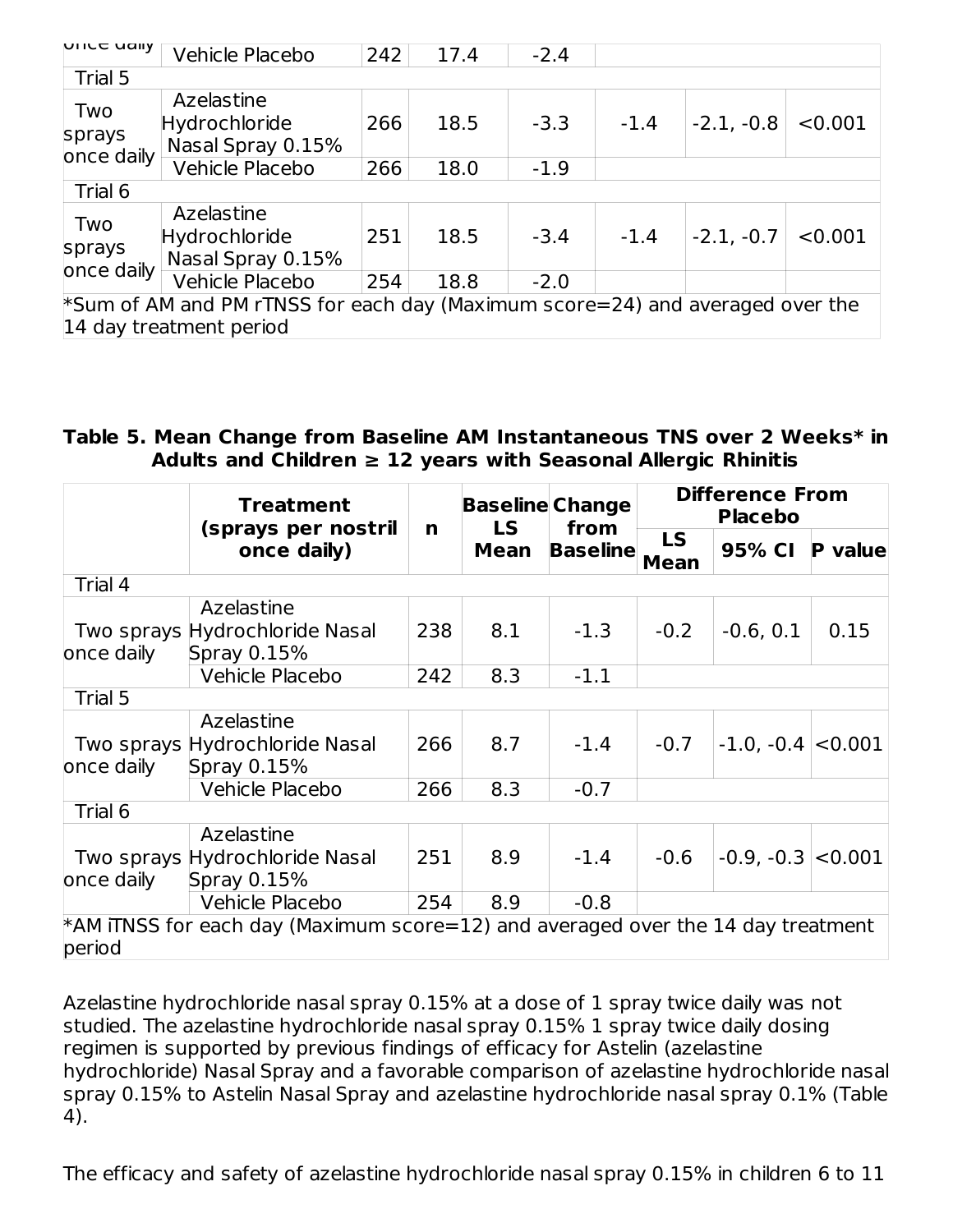years of age with seasonal allergic rhinitis was evaluated in a clinical study that enrolled pediatric patients with perennial allergic rhinitis, with or without concomitant seasonal allergic rhinitis (described below in Section 14.2).

## **14.2 Perennial Allergic Rhinitis**

## Azelastine Hydrochloride Nasal Spray 0.15%

The efficacy and safety of azelastine hydrochloride nasal spray 0.15% in perennial allergic rhinitis was evaluated in one randomized, multicenter, double-blind, placebocontrolled clinical trial in 578 adult and adolescent patients 12 years and older with symptoms of perennial allergic rhinitis. The population of the trial was 12 to 84 years of age (68% female, 32% male; 85% white, 11% black,1% Asian, 3% other; 17% Hispanic, 83% non-Hispanic).

Assessment of efficacy was based on the 12-hour reflective total nasal symptom score (rTNSS) assessed daily in the morning and evening, the instantaneous total nasal symptom score (iTNSS), and other supportive secondary efficacy variables. The primary efficacy endpoint was the mean change from baseline rTNSS over 4 weeks. The one 4 week perennial allergic rhinitis trial evaluated the efficacy of azelastine hydrochloride nasal spray 0.15%, azelastine hydrochloride nasal spray 0.1%, and vehicle placebo dosed at 2 sprays per nostril twice daily. In this trial, azelastine hydrochloride nasal spray 0.15% demonstrated a greater decrease in rTNSS than placebo and the difference was statistically significant (Table 6).

|                           | <b>Treatment</b>                                                                 | <b>Change</b><br><b>Baseline</b><br>from |                | <b>Difference From</b><br><b>Placebo</b> |                          |              |            |
|---------------------------|----------------------------------------------------------------------------------|------------------------------------------|----------------|------------------------------------------|--------------------------|--------------|------------|
|                           | (sprays per nostril<br>twice daily)                                              | n                                        | <b>LS Mean</b> | <b>Baseline</b>                          | <b>LS</b><br><b>Mean</b> | 95% CI       | P<br>value |
|                           | Azelastine<br><b>Hydrochloride Nasal</b><br>Spray 0.15%                          | 192                                      | 15.8           | $-4.0$                                   | $-0.9$                   | $-1.7, -0.1$ | 0.03       |
| Two sprays<br>twice daily | Azelastine<br><b>Hydrochloride Nasal</b><br>Spray 0.1%                           | 194                                      | 15.5           | $-3.8$                                   | $-0.7$                   | $-1.5, 0.1$  | 0.08       |
|                           | Vehicle Placebo                                                                  | 192                                      | 14.7           | $-3.1$                                   |                          |              |            |
| day treatment period      | *Sum of AM and PM rTNSS for each day (Maximum score=24) and averaged over the 28 |                                          |                |                                          |                          |              |            |

### **Table 6. Mean Change from Baseline in Reflective TNSS over 4 Weeks\* in Adults and Children ≥12 years with Perennial Allergic Rhinitis**

The efficacy and safety of azelastine hydrochloride nasal spray 0.1% and azelastine hydrochloride nasal spray 0.15% in pediatric patients 6 to 11 years of age with perennial allergic rhinitis, with or without concomitant seasonal allergic rhinitis, was evaluated in a randomized, double-blind, placebo-controlled clinical trial in 486 patients. All patients received one spray per nostril twice daily. The study population was 58% males and 42% females; 78% white, 13% black, 3% Asian, and 6% other.

Assessment of efficacy was based on the 12-hour reflective total nasal symptom score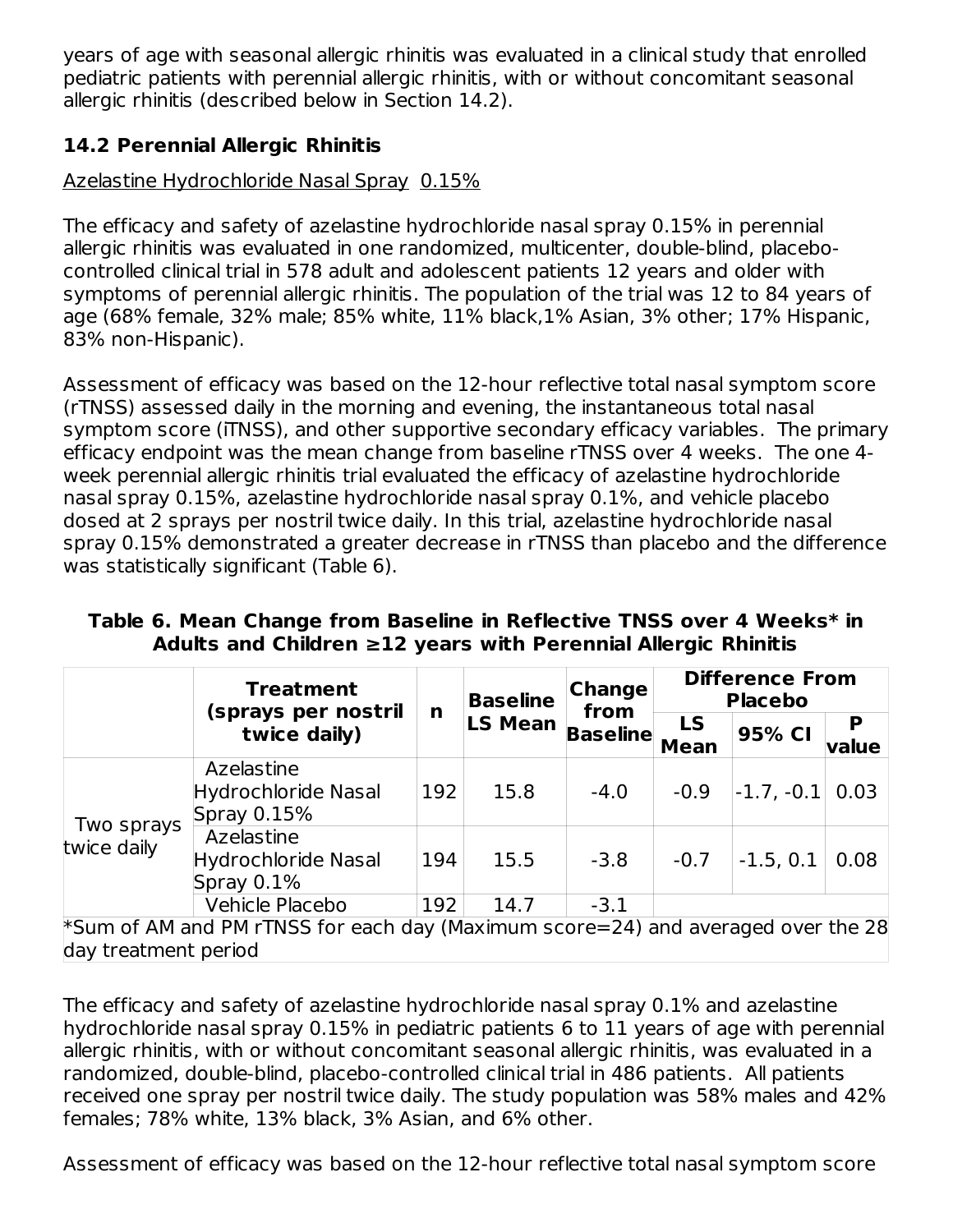(rTNSS) assessed daily in the morning and evening. The primary efficacy endpoint was the mean change from baseline rTNSS over 4 weeks (Table 7). Both active treatments demonstrated statistically significant decreases in rTNSS compared to placebo. There was no statistically significant difference between the two active-treatment groups. There was also no difference in treatment effect between patients with perennial allergic rhinitis only compared to those with perennial allergic rhinitis and concomitant seasonal allergic rhinitis.

| Table 7. Mean Change from Baseline in Reflective TNSS over 4 Weeks* in |                                                         |  |
|------------------------------------------------------------------------|---------------------------------------------------------|--|
|                                                                        | Children 6 to 11 years with Perennial Allergic Rhinitis |  |

|                          | <b>Treatment</b>                                                                 |     | <b>Baseline Change</b><br><b>LS</b> | from            | <b>Difference From</b><br><b>Placebo</b> |                      |            |  |
|--------------------------|----------------------------------------------------------------------------------|-----|-------------------------------------|-----------------|------------------------------------------|----------------------|------------|--|
|                          | (sprays per nostril<br>twice daily)                                              | n   | <b>Mean</b>                         | <b>Baseline</b> | <b>LS</b><br><b>Mean</b>                 | 95% CI               | P<br>value |  |
| One spray<br>twice daily | Azelastine<br><b>Hydrochloride Nasal</b><br>Spray 0.15%                          | 159 | 16.6                                | $-3.5$          | $-1.0$                                   | $-1.7, -0.3$         | 0.005      |  |
|                          | Azelastine<br><b>Hydrochloride Nasal</b><br>Spray 0.1%                           | 166 | 16.4                                | $-3.4$          | $-0.9$                                   | $-1.6, -0.2$   0.015 |            |  |
|                          | Vehicle Placebo                                                                  | 161 | 16.1                                | $-2.5$          |                                          |                      |            |  |
| day treatment period     | *Sum of AM and PM rTNSS for each day (Maximum score=24) and averaged over the 28 |     |                                     |                 |                                          |                      |            |  |

The efficacy of azelastine hydrochloride nasal spray 0.1% and azelastine hydrochloride nasal spray 0.15% in children 6 months to 5 years of age with allergic rhinitis was explored in a clinical study (described above in Section 14.1).

## **16 HOW SUPPLIED/STORAGE AND HANDLING**

Azelastine Hydrochloride Nasal Spray 0.15% is supplied as a 30 mL package (NDC 59651-215-30) delivering 200 metered sprays in a high-density polyethylene (HDPE) bottle fitted with a metered-dose spray pump unit. The spray pump unit consists of a nasal spray pump fitted with a white safety clip and a transparent dust cover. The net content of the bottle is 30 mL (net weight 30 gm of solution). The 30 mL bottle contains 45 mg (1.5 mg/mL) of azelastine hydrochloride USP. After priming [see Dosage and Administration (2.3)], each spray delivers a fine mist containing a mean volume of 0.137 mL solution containing 205.5 mcg of azelastine hydrochloride USP. The correct amount of medication in each spray cannot be assured before the initial priming and after 200 sprays for the 30 mL bottle have been used, even though the bottle is not completely empty. The bottle should be discarded after 200 sprays have been used.

Azelastine Hydrochloride Nasal Spray 0.15% should not be used after the expiration date "EXP" printed on the medicine label and carton.

### Storage:

Store at controlled room temperature 20° to 25°C (68° to 77°F). Protect from freezing.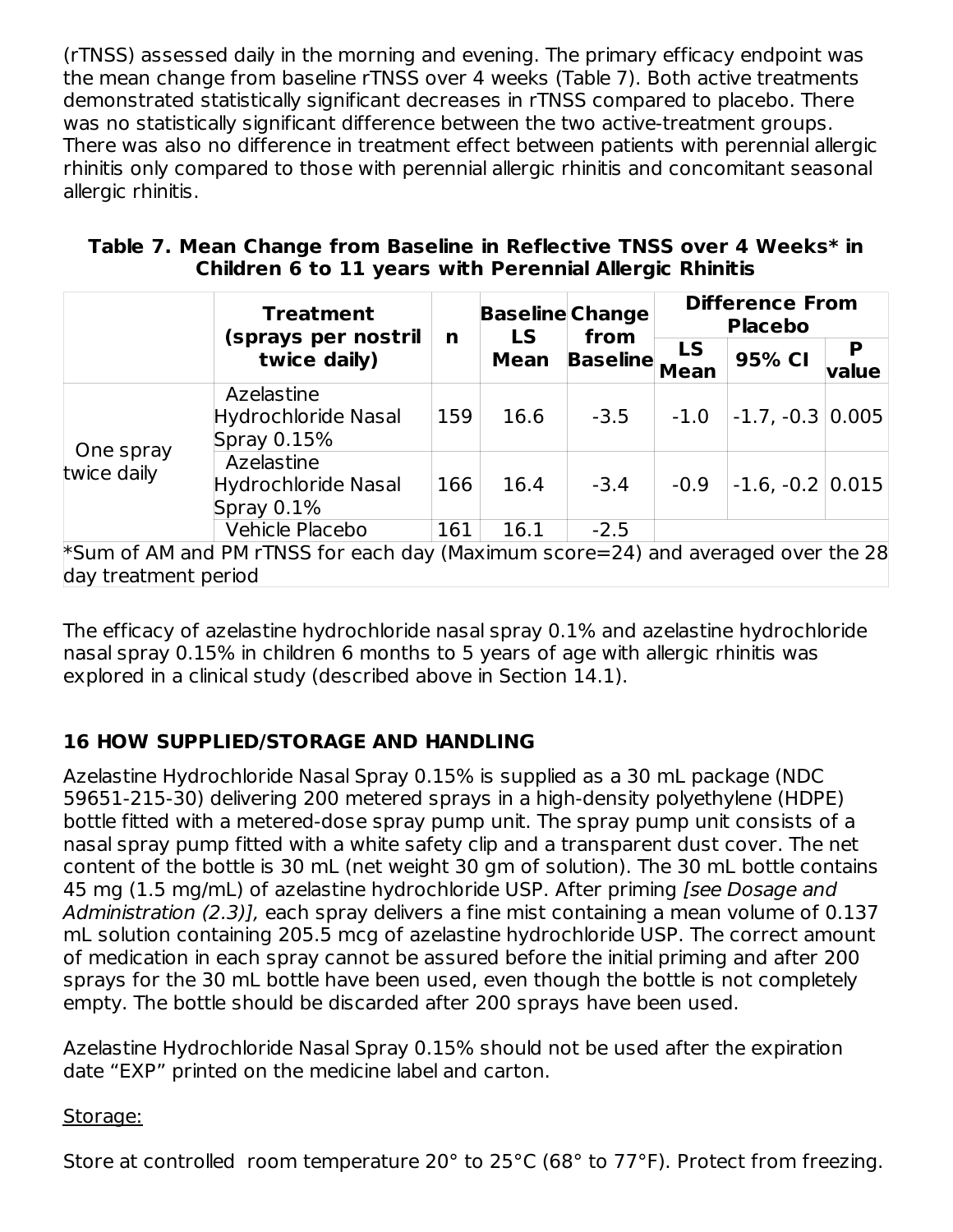Keep bottle upright, tightly closed, and away from children.

## **17 PATIENT COUNSELING INFORMATION**

See FDA-approved patient labeling (Patient Information and Instructions for Use).

## Activities Requiring Mental Alertness

Somnolence has been reported in some patients taking azelastine hydrochloride nasal spray. Caution patients against engaging in hazardous occupations requiring complete mental alertness and motor coordination such as driving or operating machinery after administration of azelastine hydrochloride nasal spray [see Warnings and Precautions  $(5.1)$ ].

## Concurrent Use of Alcohol and other Central Nervous System Depressants

Avoid concurrent use of azelastine hydrochloride nasal spray with alcohol or other central nervous system depressants because additional reductions in alertness and additional impairment of central nervous system performance may occur [see Warnings and Precautions (5.1)].

### Common Adverse Reactions

Inform patients that the treatment with azelastine hydrochloride nasal spray may lead to adverse reactions, most common of which include pyrexia, dysgeusia, nasal discomfort, epistaxis, headache, sneezing, fatigue, somnolence, upper respiratory infection, cough, rhinalgia, vomiting, otitis media, contact dermatitis, and oropharyngeal pain. [see Adverse Reactions (6.1)].

## **Priming**

Instruct patients to prime the pump before initial use and when azelastine hydrochloride nasal spray has not been used for 3 or more days [see Dosage and Administration (2.3)].

### Keep Spray Out of Eyes

Instruct patients to avoid spraying azelastine hydrochloride nasal spray into their eyes.

## Keep Out of Children's Reach

Instruct patients to keep azelastine hydrochloride nasal spray out of the reach of children. If a child accidentally ingests azelastine hydrochloride nasal spray, seek medical help or call a poison control center (1-800-222-1222) immediately.

Distributed by: **Aurobindo Pharma USA, Inc.** 279 Princeton-Hightstown Road East Windsor, NJ 08520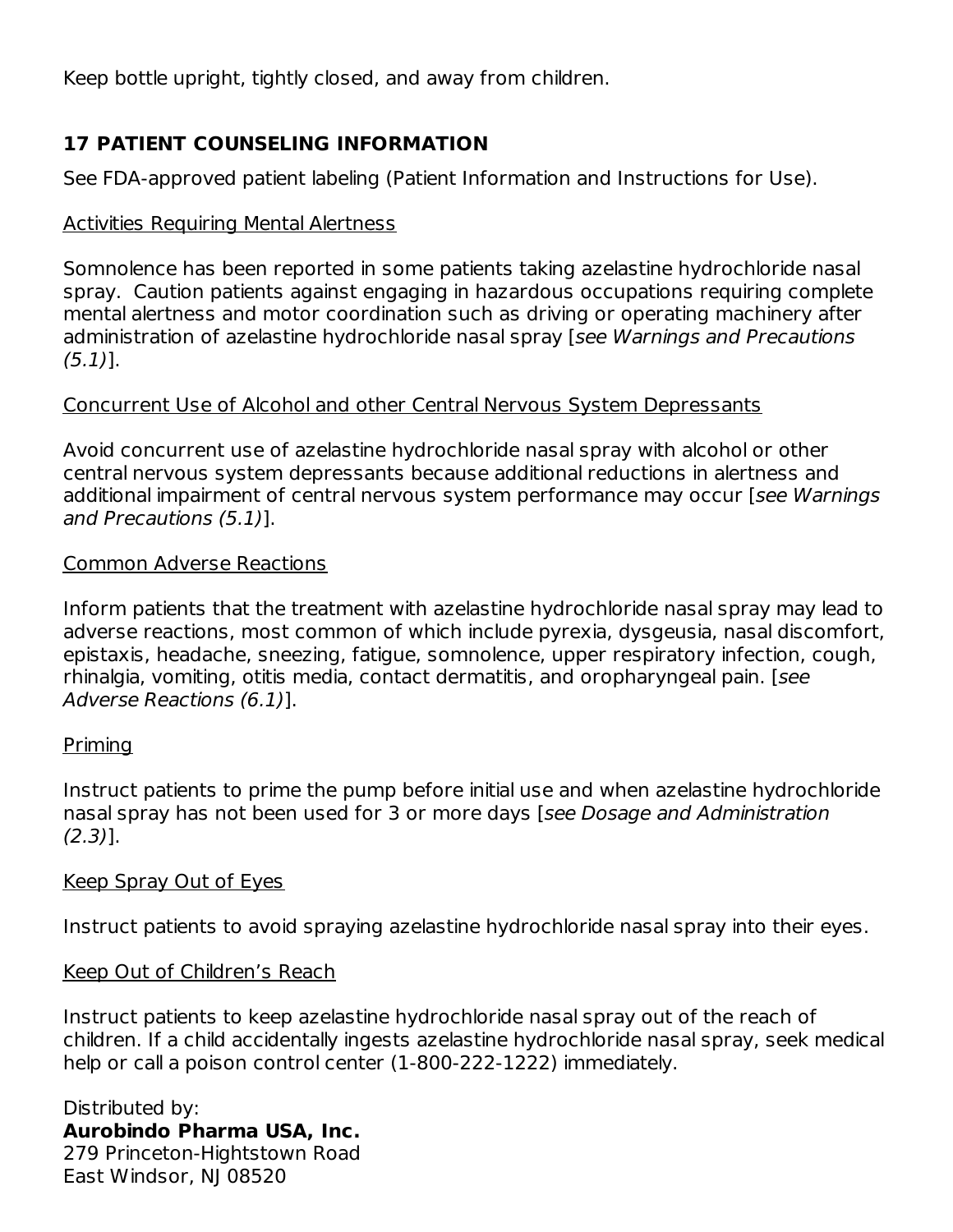Issued: October 2020

Brands listed are the trademarks of their respective owners and are not trademarks of Aurobindo Pharma Limited.

## **PATIENT INFORMATION**

**Azelastine Hydrochloride (a zel' as teen) Nasal Spray 0.15%**

#### **Important: For use in your nose only.**

#### **What is Azelastine Hydrochloride Nasal Spray?**

- Azelastine hydrochloride nasal spray is a prescription medicine used to treat symptoms of seasonal allergic rhinitis in patients 6 years of age and older and yearround allergic rhinitis in people age 6 years and older.
- Azelastine hydrochloride nasal spray may help to reduce your nasal symptoms including stuffy nose, runny nose, itching and sneezing.

It is not known if azelastine hydrochloride nasal spray is safe and effective in children under 6 years of age.

#### **What should I tell my healthcare provider before using azelastine hydrochloride nasal spray?**

#### **Before using azelastine hydrochloride nasal spray, tell your healthcare provider if you are:**

- allergic to any of the ingredients in azelastine hydrochloride nasal spray. See the end of this leaflet for a complete list of ingredients in azelastine hydrochloride nasal spray.
- pregnant, or plan to become pregnant.
- breastfeeding, or plan to breastfeed. It is not known if azelastine hydrochloride passes into your breast milk. You and your healthcare provider should decide if you will use azelastine hydrochloride nasal spray if you plan to breastfeed.

**Tell your healthcare provider about all the medicines you take,** including prescription and over-the-counter medicines, vitamins, and herbal supplements. Azelastine hydrochloride nasal spray and other medicines may affect each other, causing side effects.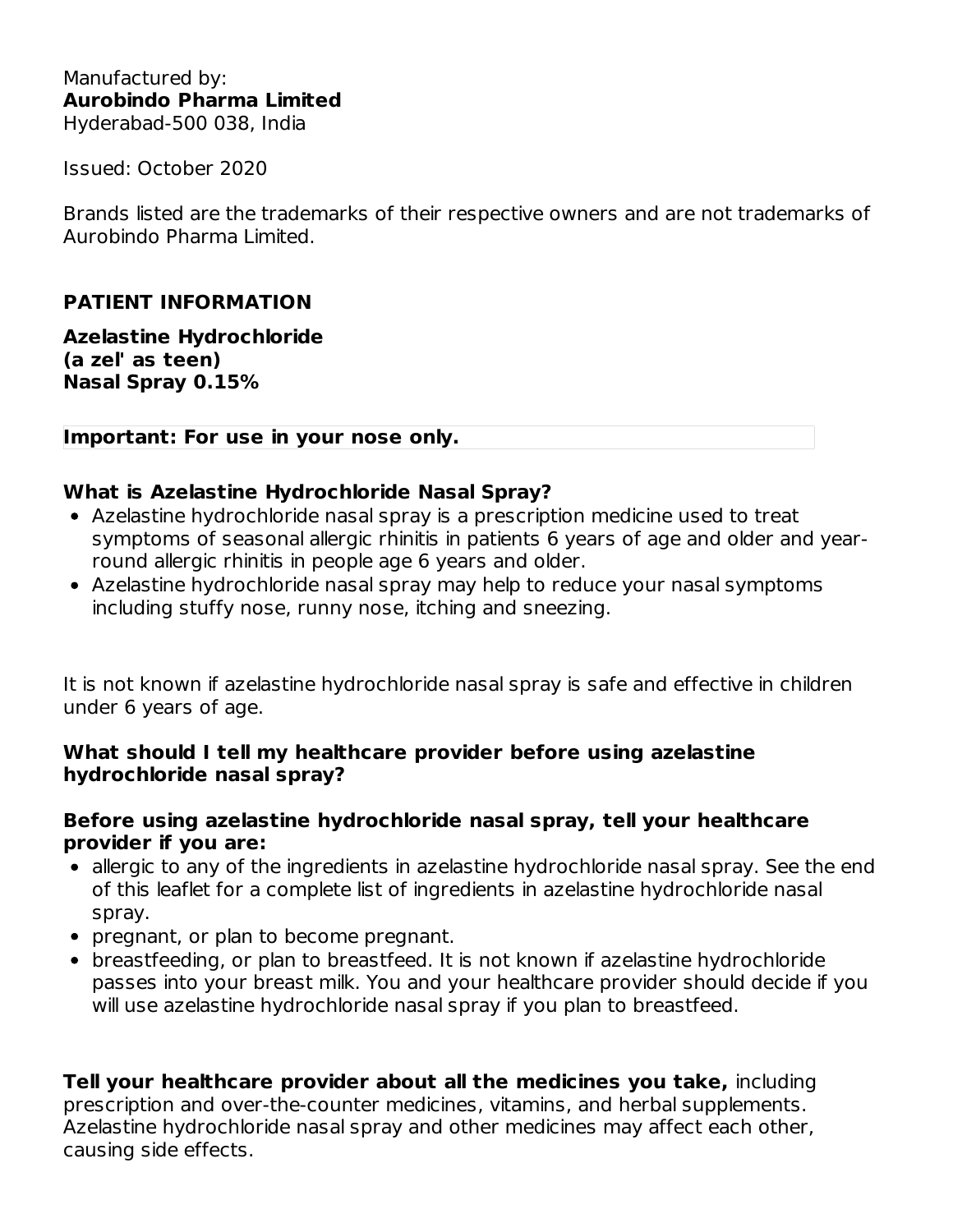## **How should I use azelastine hydrochloride nasal spray?**

- Read the **Instructions for Use** at the end of this leaflet for information about the right way to use azelastine hydrochloride nasal spray.
- An adult should help a young child use azelastine hydrochloride nasal spray.
- Spray azelastine hydrochloride nasal spray in your nose only. **Do not spray it into your eyes or mouth.**
- Use azelastine hydrochloride nasal spray exactly as your healthcare provider tells you to use it.
- **Do not** use more than your healthcare provider tells you.
- Throw away your azelastine hydrochloride nasal spray 0.15% bottle after using 200 sprays. Even though the bottle may not be completely empty, you may not get the correct dose of medicine.
- If you use too much or a child accidentally swallows azelastine hydrochloride nasal spray, call your healthcare provider or go to the nearest hospital emergency room right away.

## **What should I avoid while using azelastine hydrochloride nasal spray?**

### **Azelastine hydrochloride nasal spray can cause sleepiness:**

- **Do not** drive, operate machinery, or do other dangerous activities until you know how azelastine hydrochloride nasal spray affects you.
- **Do not** drink alcohol or take other medicines that may cause you to feel sleepy while using azelastine hydrochloride nasal spray. It may make your sleepiness worse.

## **What are the possible side effects of azelastine hydrochloride nasal spray?**

The most common side effects of azelastine hydrochloride nasal spray include:

- fever
- unusual taste
- nose pain or discomfort
- nosebleeds
- headache
- sneezing
- fatigue
- sleepiness
- upper respiratory tract infections
- cough
- vomiting
- middle ear infection
- $\bullet$  skin rash
- sore throat

Tell your healthcare provider if you have any side effect that bothers you or that does not go away.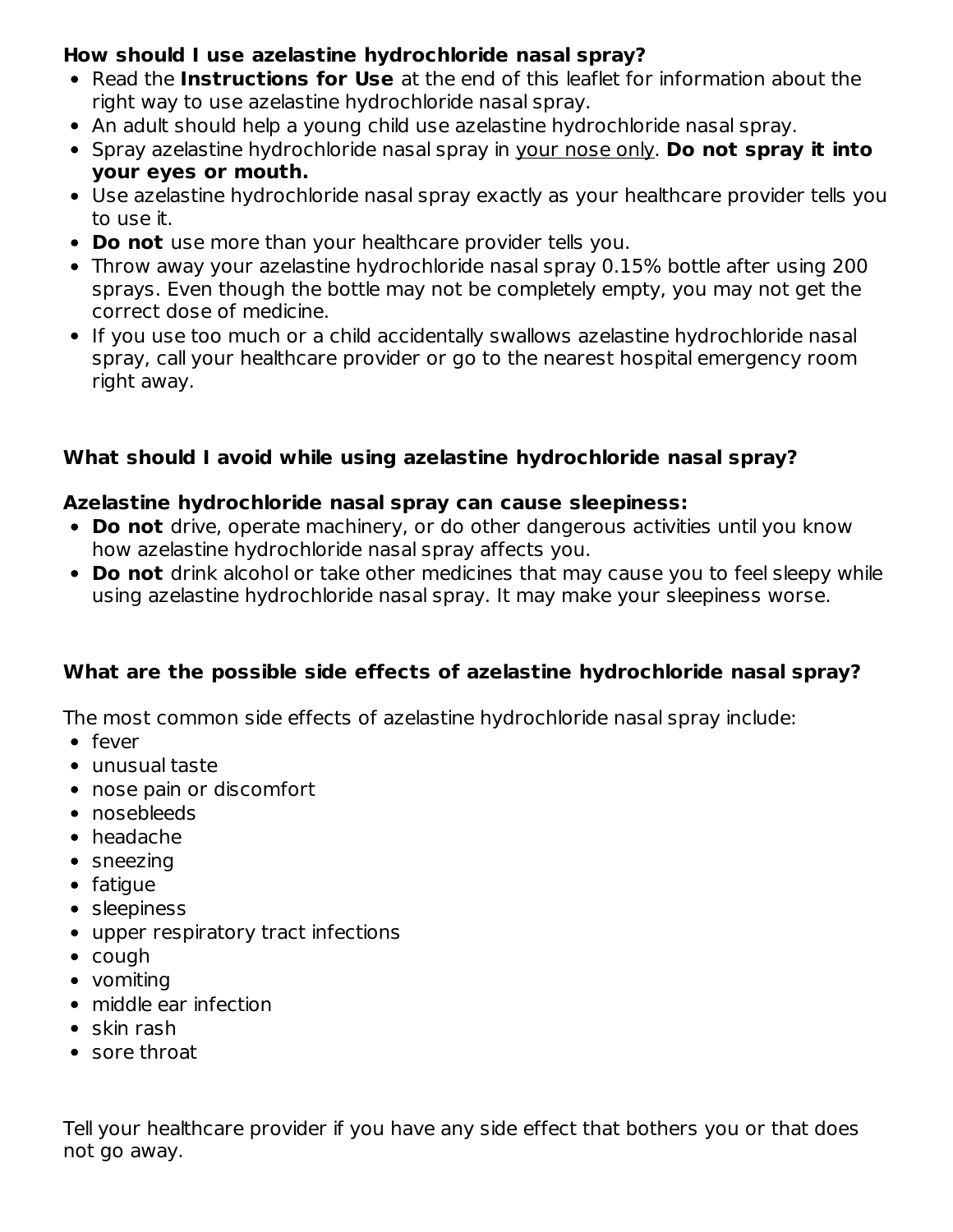These are not all of the possible side effects of azelastine hydrochloride nasal spray. For more information, ask your healthcare provider or pharmacist.

Call your doctor for medical advice about side effects. You may report side effects to FDA at 1-800-FDA-1088.

## **How should I store azelastine hydrochloride nasal spray?**

- Exeep azelastine hydrochloride nasal spray upright at  $68^{\circ}$ F to  $77^{\circ}$ F (20 $^{\circ}$ C to 25 $^{\circ}$ C).
- Do not freeze azelastine hydrochloride nasal spray.
- Do not use azelastine hydrochloride nasal spray after the expiration date "EXP" on the medicine label and box.

### **Keep azelastine hydrochloride nasal spray and all medicines out of reach of children.**

### **General information about the safe and effective use of azelastine hydrochloride nasal spray.**

Medicines are sometimes prescribed for conditions other than those listed in a Patient Information leaflet. Do not use azelastine hydrochloride nasal spray for a condition for which it was not prescribed. Do not give azelastine hydrochloride nasal spray to other people, even if they have the same symptoms that you have. It may harm them.

This Patient Information leaflet summarizes the most important information about azelastine hydrochloride nasal spray. If you would like more information, talk with your healthcare provider. You can ask your pharmacist or healthcare provider for information about azelastine hydrochloride nasal spray that is written for health professionals.

For more information, call Aurobindo Pharma USA, Inc. at 1-866-850-2876.

## **What are the ingredients in azelastine hydrochloride nasal spray?**

Active ingredient: azelastine hydrochloride

Inactive ingredients: benzalkonium chloride, edetate disodium, hypromellose, purified water, sodium citrate (dihydrate), sorbitol, and sucralose.

## **Instructions for Use**

**Azelastine Hydrochloride (a zel' as teen) Nasal Spray 0.15%**

## **Important: For use in your nose only.**

### **For the correct dose of medicine:**

- Keep your head tilted downward when spraying into your nostril.
- Change nostrils each time you use the spray.
- **Breathe gently and do not tip your head back after using the spray.** This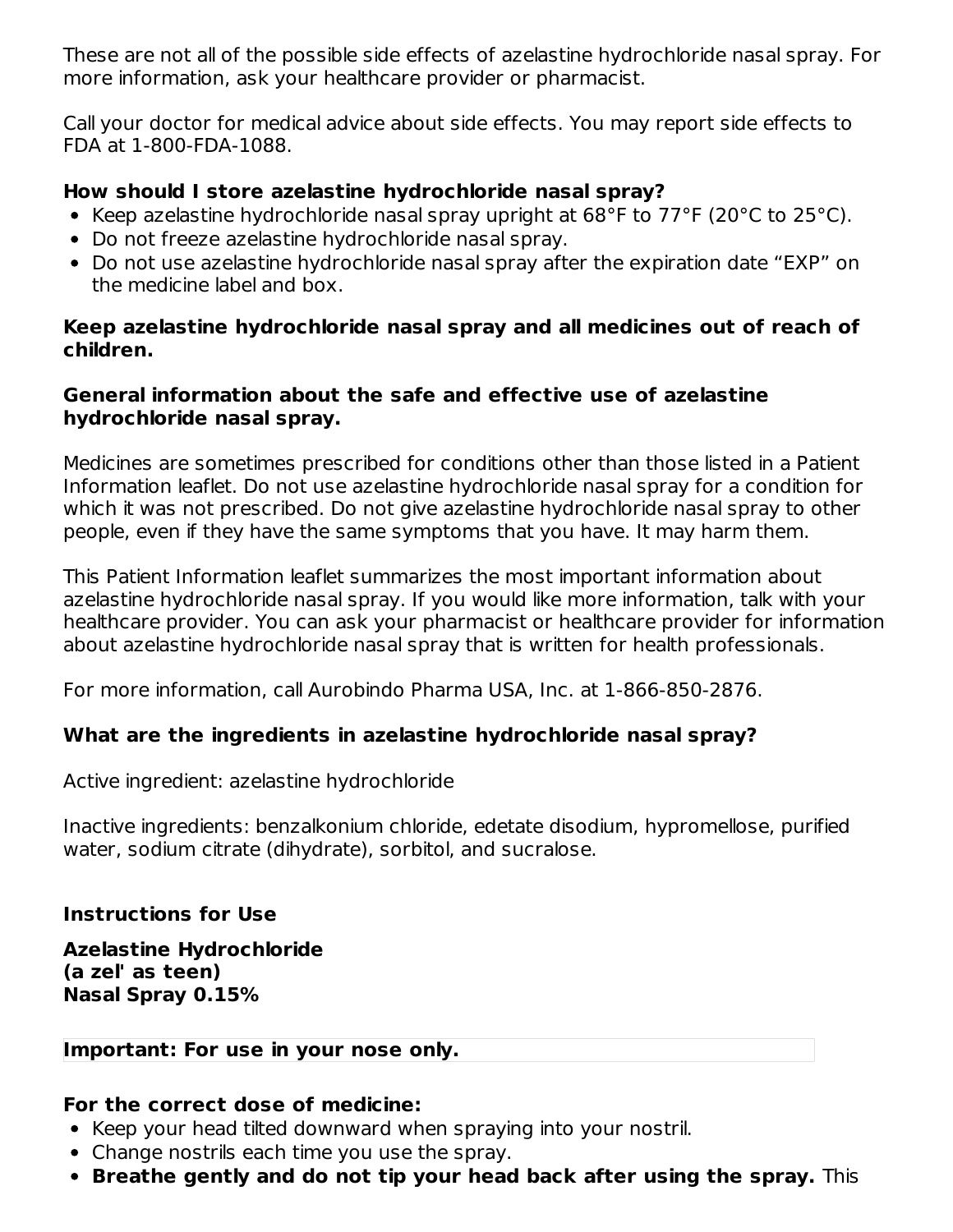will keep the medicine from running down into your throat. You may get a bitter taste in your mouth.

Figure A identifies the parts of your Azelastine Hydrochloride Nasal Spray pump



**Figure A** 

#### **Before you use azelastine hydrochloride nasal spray for the first time, you will need to prime the bottle.**

**For use in young children:** An adult should help a young child use azelastine hydrochloride nasal spray. (See "Using your Azelastine Hydrochloride Nasal Spray" Steps 1 through 8).

### **Priming your Azelastine Hydrochloride Nasal Spray**

Remove the transparent dust cover over the tip of the bottle and the white safety clip just under the "shoulders" of the bottle (**See Figure B**).



- Hold the bottle upright with 2 fingers on the shoulders of the spray pump unit and put your thumb on the bottom of the bottle. Press upward with your thumb and release for the pumping action. Repeat this until you see a fine mist (**See Figure C**).
- To get a fine mist you must pump the spray fast and use firm pressure against the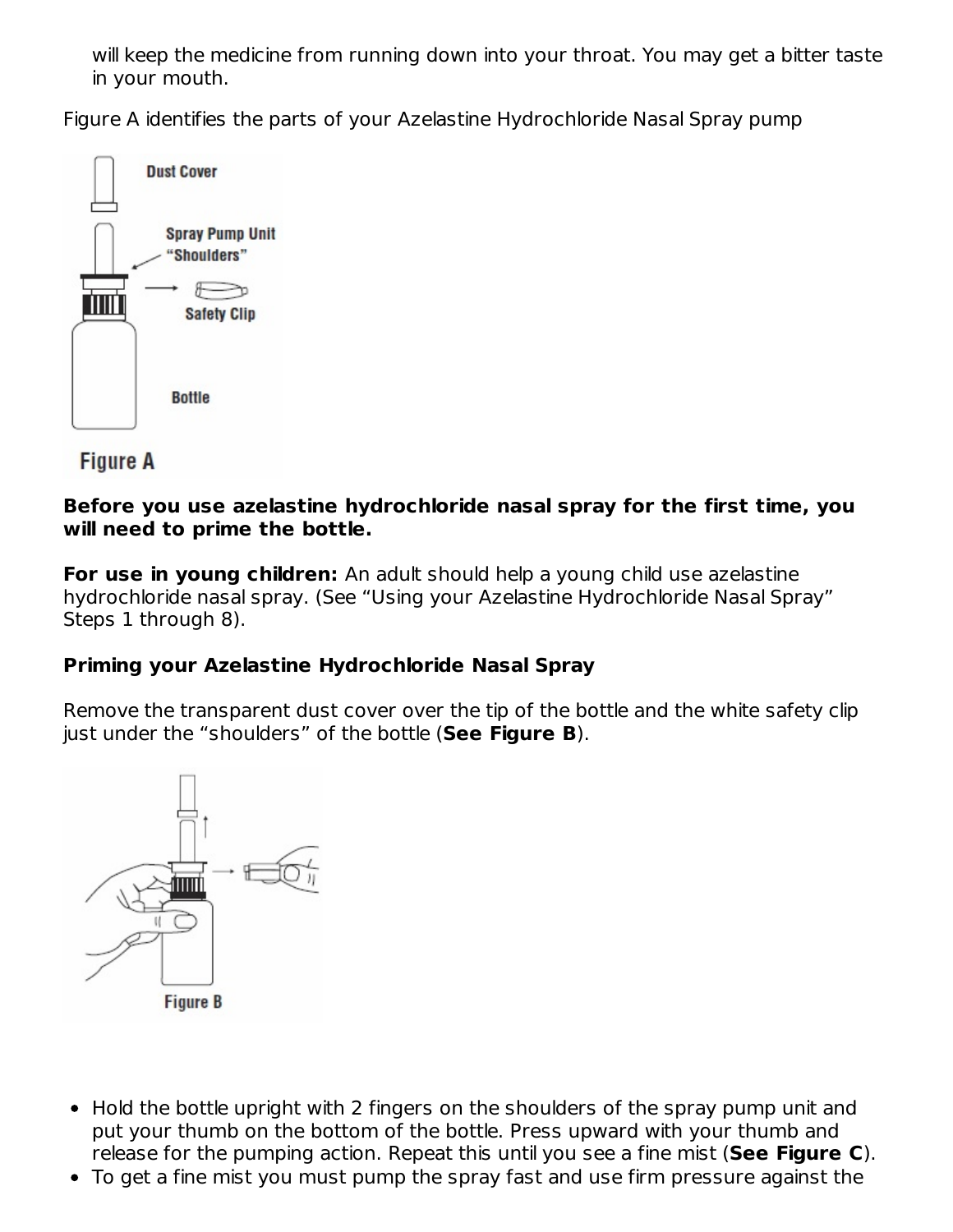bottom of the bottle. If you see a stream of liquid, the pump is not working correctly and you may have nasal discomfort.

• This should happen in 6 sprays or less.

Now your pump is primed and ready to use.



- **Do not** use azelastine hydrochloride nasal spray unless you see a fine mist after you do the priming sprays. If you do not see a fine mist, clean the tip of the spray nozzle. See the **"Cleaning the Spray Tip of your Azelastine Hydrochloride Nasal Spray"** section below.
	- If you do not use azelastine hydrochloride nasal spray for 3 or more days, you will need to prime the pump with 2 sprays or until you see a fine mist.

## **Using your Azelastine Hydrochloride Nasal Spray**

**For use in young children:** An adult should help a young child use azelastine hydrochloride nasal spray. (See Steps 1 through 8).

- **Step 1.** Blow your nose to clear your nostrils.
- **Step 2.** Keep your head tilted downward toward your toes.

**Step 3.** Place the spray tip about  $\frac{1}{4}$  inch to  $\frac{1}{2}$  inch into 1 nostril. Hold bottle upright and aim the spray tip toward the back of your nose (**See Figure D**).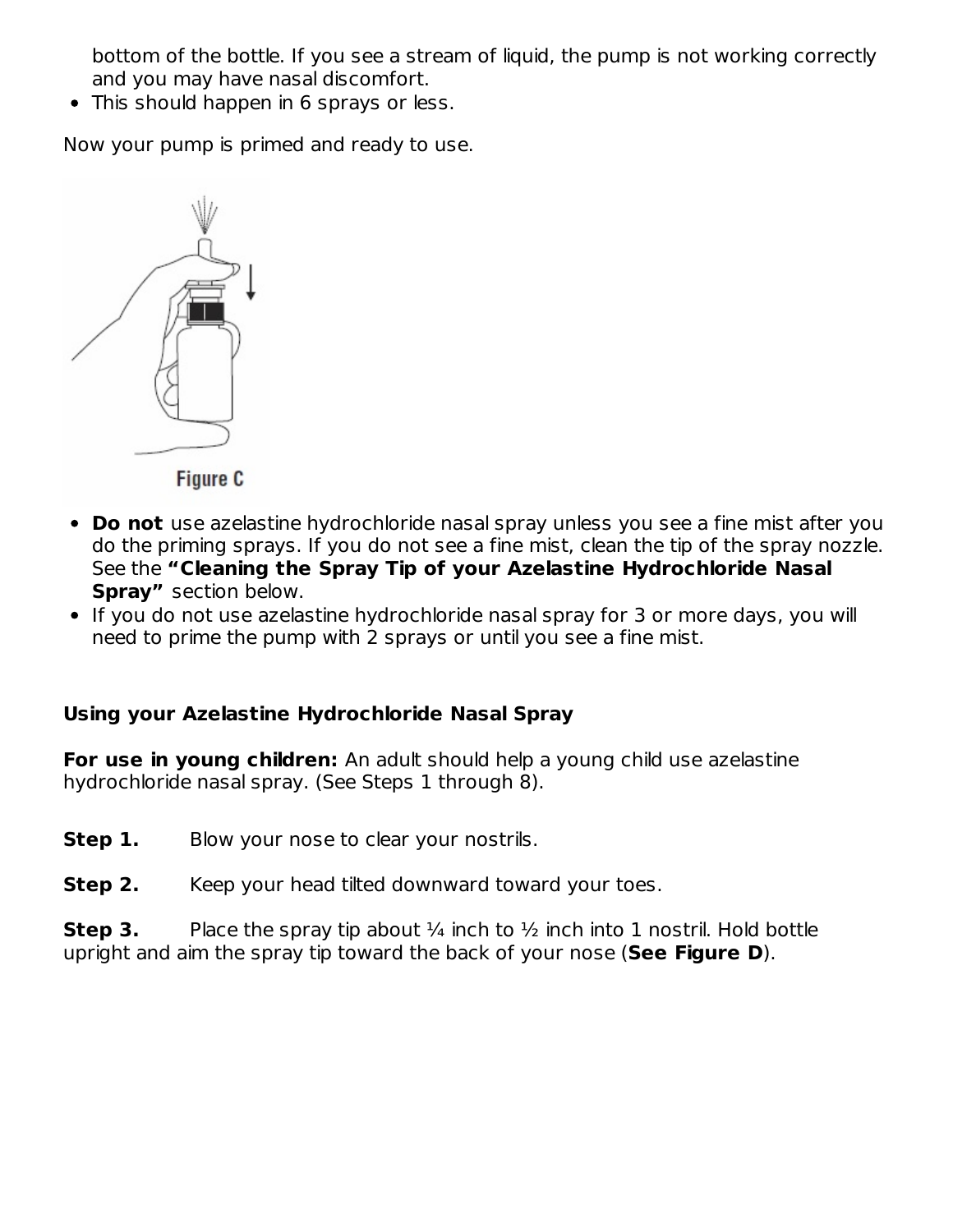

**Step 4.** Close your other nostril with a finger. Press the pump 1 time and sniff gently at the same time, keeping your head tilted forward and down (**See Figure E**).



**Figure E** 

**Step 5.** Repeat **Step 3** and **Step 4** in your other nostril.

**Step 6.** If your healthcare provider tells you to use 2 sprays in each nostril, repeat **Steps 2 through 4** above for the second spray in each nostril.

**Step 7.** Breathe in gently, and **do not tilt your head back** after using azelastine hydrochloride nasal spray. This will help to keep the medicine from going into your throat.

**Step 8.** When you finish using your azelastine hydrochloride nasal spray, wipe the spray tip with a clean tissue or cloth. Put the safety clip and dust cover back on the bottle.

## **Cleaning the Spray Tip of your Azelastine Hydrochloride Nasal Spray**

• If the spray tip opening is clogged, do not use a pin or pointed object to unclog the tip. Unscrew the spray pump unit from the bottle by turning it to the left (counter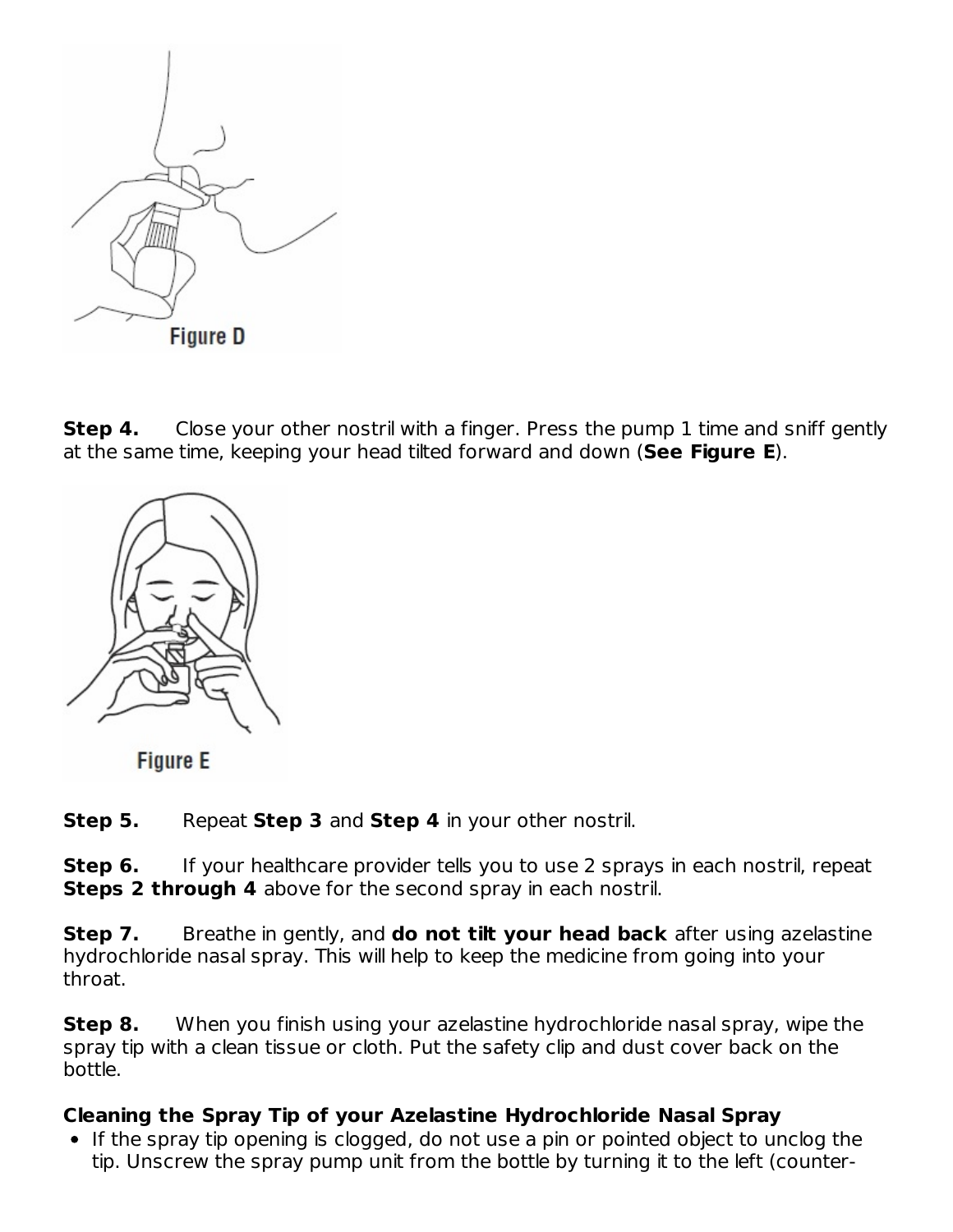clockwise) (**See Figure F**).

• Soak only the spray pump unit in warm water. Squirt the spray unit several times while holding it under water. Use the pumping action to clear the opening in the tip (**See Figure G**).



**Figure F** 

**Figure G** 

- Let the spray pump unit air dry. Make sure it is dry before you put it back onto the bottle.
- Put the spray pump unit back into the open bottle and tighten it by turning clockwise (to the right).
- To keep the medicine from leaking out, use firm pressure when you put the pump back onto the bottle.
- After cleaning, follow the instructions for priming.

This Patient Information and Instructions for Use has been approved by the U.S. Food and Drug Administration.

Distributed by: **Aurobindo Pharma USA, Inc.** 279 Princeton-Hightstown Road East Windsor, NJ 08520

Manufactured by: **Aurobindo Pharma Limited** Hyderabad-500 038, India

Issued: October 2020

### **PACKAGE LABEL-PRINCIPAL DISPLAY PANEL - 0.15% Container Label (30 mL Bottle)**

**NDC 59651-215-30**

**Azelastine Hydrochloride Nasal Spray 0.15% 205.5 mcg per spray** 200 Metered Sprays FOR INTRANASAL USE ONLY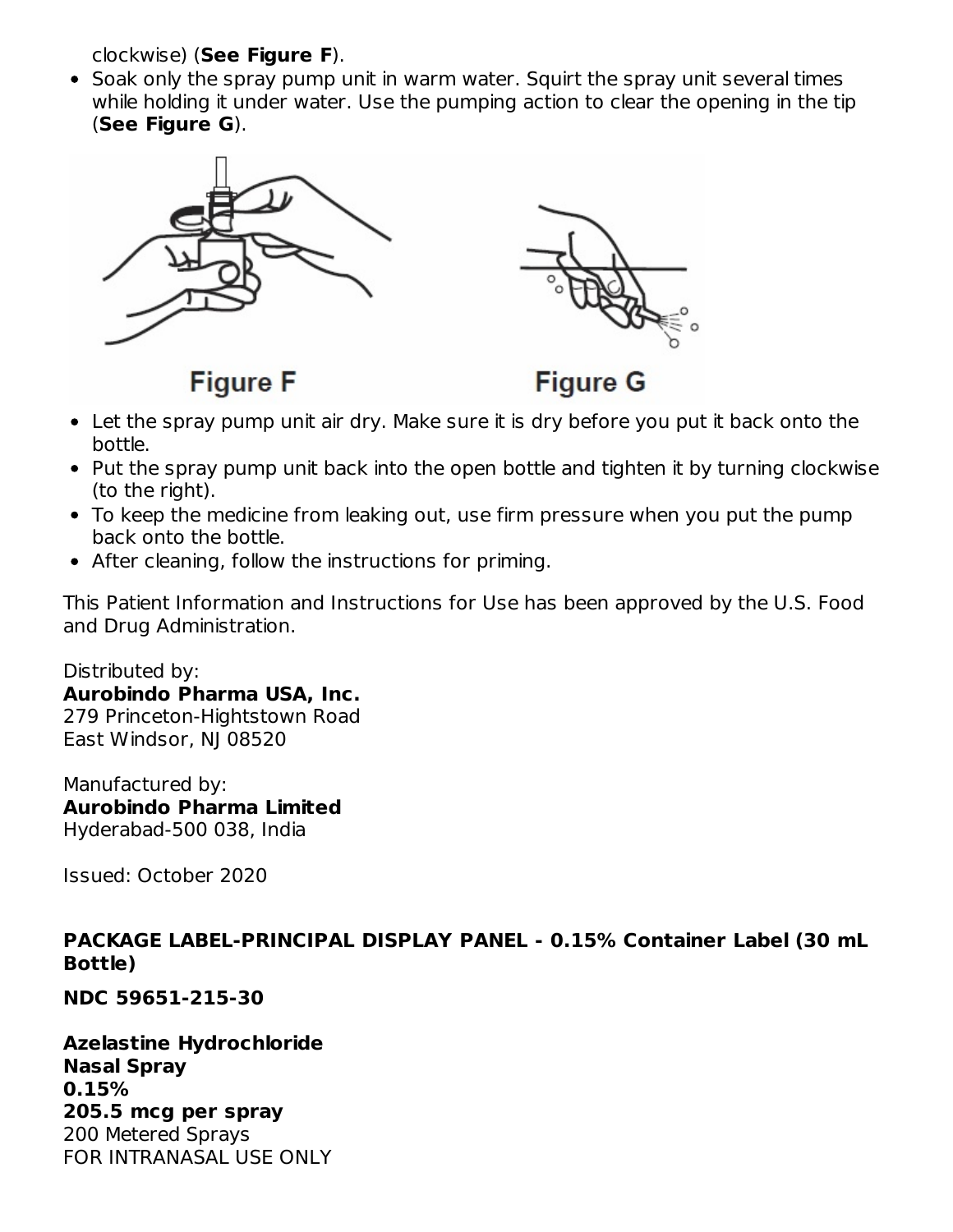#### **DO NOT SPRAY IN EYES Rx only 30 mL AUROBINDO**



**PACKAGE LABEL-PRINCIPAL DISPLAY PANEL - 0.15% Container Carton Label (30 mL Bottle)**

**NDC 59651-215-30**

**Azelastine Hydrochloride Nasal Spray 0.15%**

#### **205.5 mcg per spray**

FOR INTRANASAL USE ONLY DO NOT SPRAY IN EYES

**Rx Only 30 mL AUROBINDO**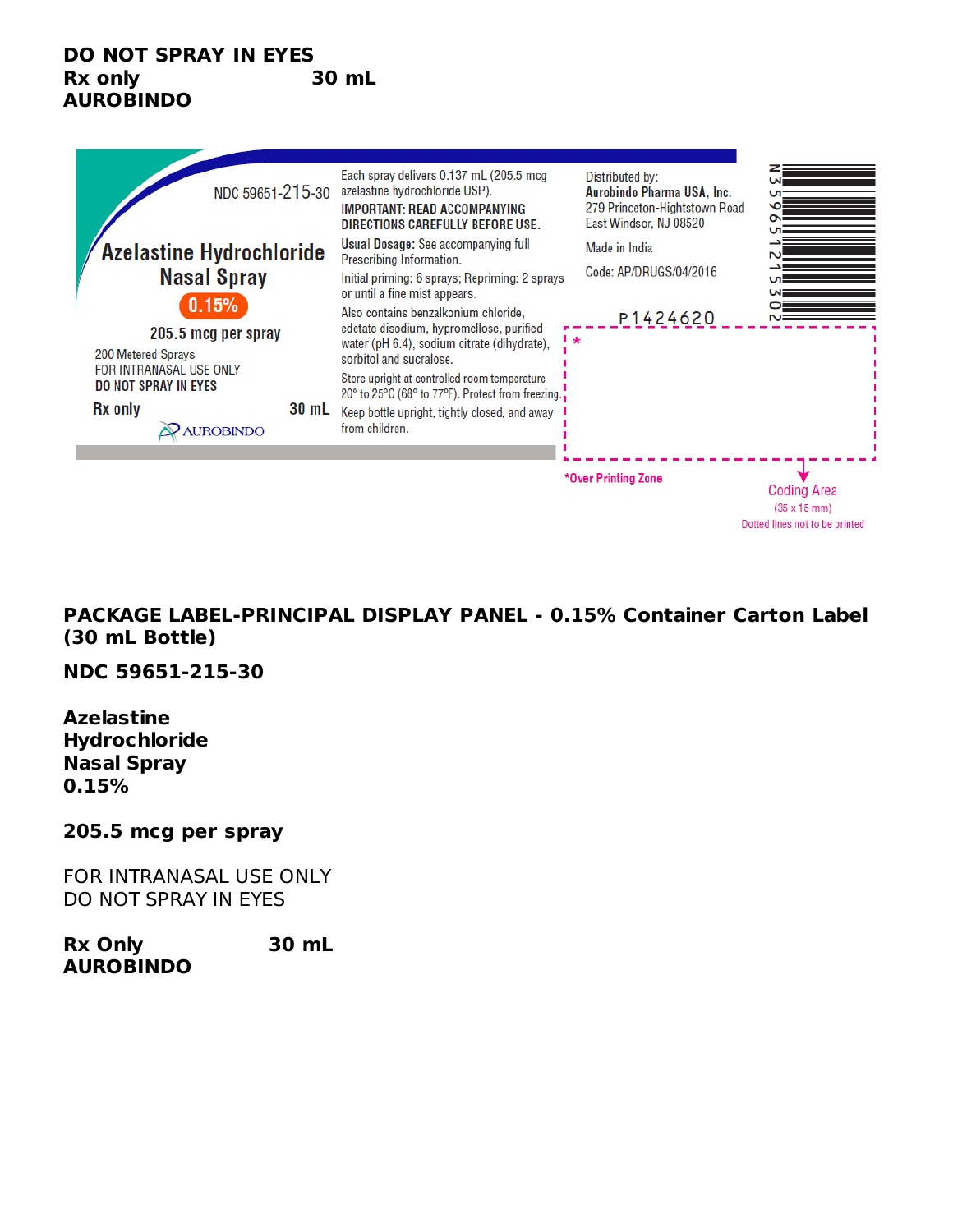

## **AZELASTINE HYDROCHLORIDE**

azelastine hydrochloride spray, metered

#### **Product Information**

**Product Type** HUMAN PRESCRIPTION DRUG **Item Code (Source)** NDC:59651-215